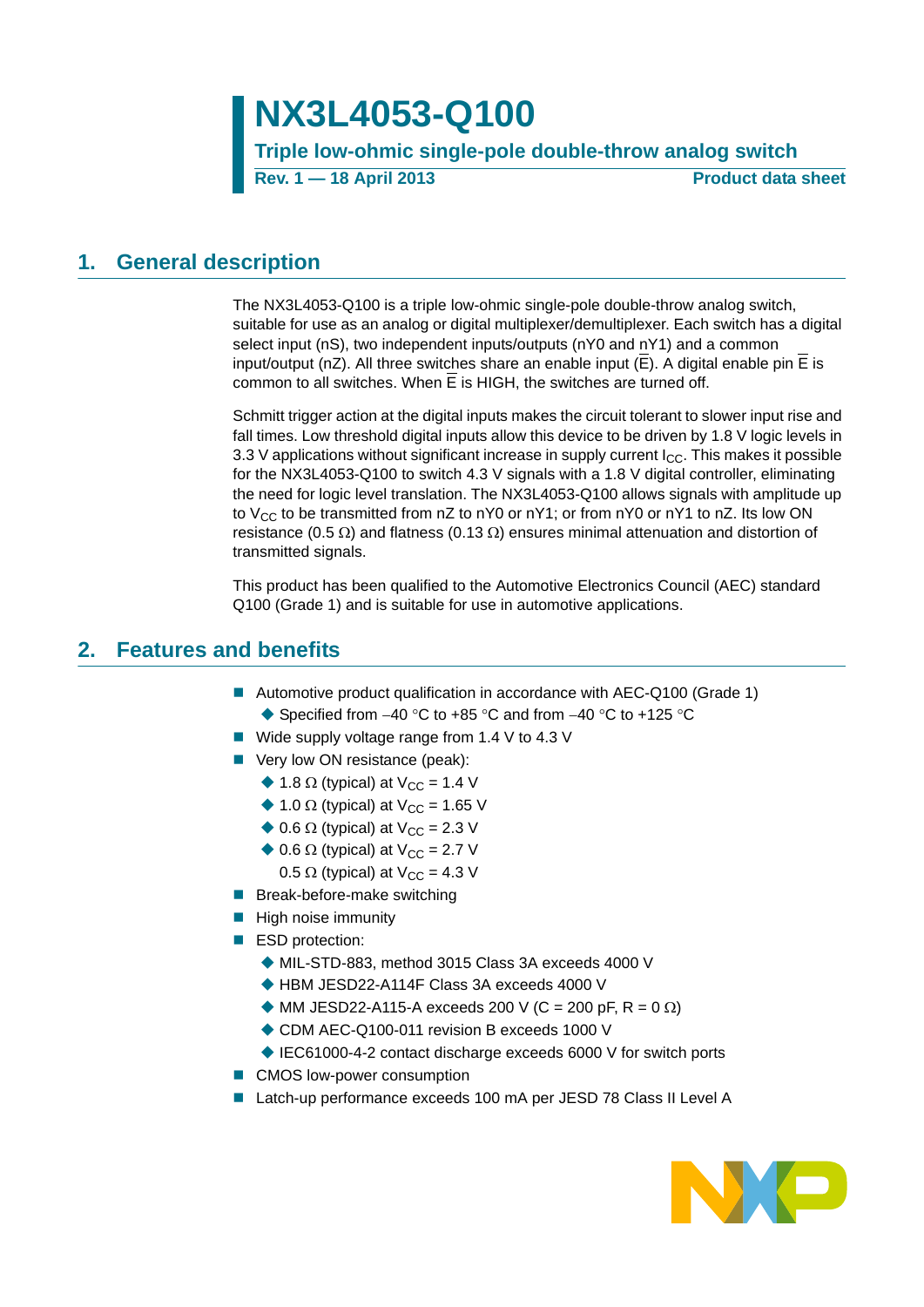#### **Triple low-ohmic single-pole double-throw analog switch**

- **1.8** V control logic at  $V_{CC} = 3.6$  V
- Control input accepts voltages above supply voltage
- $\blacksquare$  Very low supply current, even when input is below  $V_{CC}$
- $\blacksquare$  High current handling capability (350 mA continuous current under 3.3 V supply)

# <span id="page-1-0"></span>**3. Applications**

- Cell phone
- **PDA**
- **Portable media player**
- **Analog multiplexing and demultiplexing**
- Digital multiplexing and demultiplexing
- Signal gating

# <span id="page-1-1"></span>**4. Ordering information**

| Table 1. | <b>Ordering information</b> |
|----------|-----------------------------|
|----------|-----------------------------|

| Type number     | Package             |                     |                                                                                                                          |                |  |  |  |  |
|-----------------|---------------------|---------------------|--------------------------------------------------------------------------------------------------------------------------|----------------|--|--|--|--|
|                 | Temperature range   | <b>Name</b>         | <b>Description</b>                                                                                                       | <b>Version</b> |  |  |  |  |
| NX3L4053HR-Q100 | $-40$ °C to +125 °C | HXQFN16             | plastic thermal enhanced extremely thin quad flat<br>package; no leads; 16 terminals; body $3 \times 3 \times 0.5$<br>mm | SOT1039-2      |  |  |  |  |
| NX3L4053PW-Q100 | –40 °C to +125 °C   | TSSOP <sub>16</sub> | plastic thin shrink small outline package; 16 leads; SOT403-1<br>body width 4.4 mm                                       |                |  |  |  |  |

### <span id="page-1-2"></span>**5. Marking**

#### **Table 2. Marking codes**

| Type number     | <b>Marking code</b> |
|-----------------|---------------------|
| NX3L4053HR-Q100 | M43                 |
| NX3L4053PW-Q100 | X3L4053             |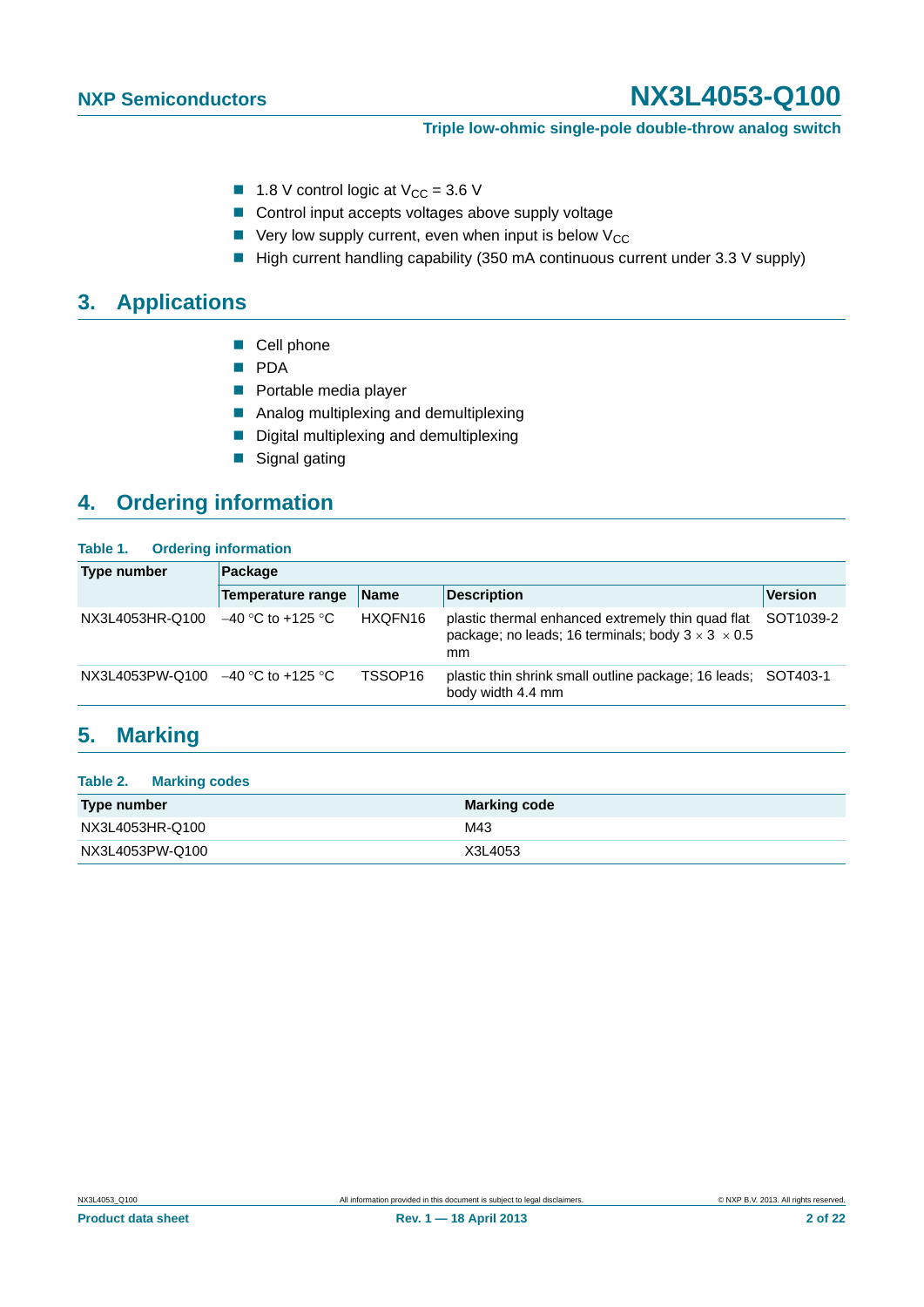**Triple low-ohmic single-pole double-throw analog switch**

## <span id="page-2-0"></span>**6. Functional diagram**



# <span id="page-2-1"></span>**7. Pinning information**

<span id="page-2-2"></span>

### **7.1 Pinning**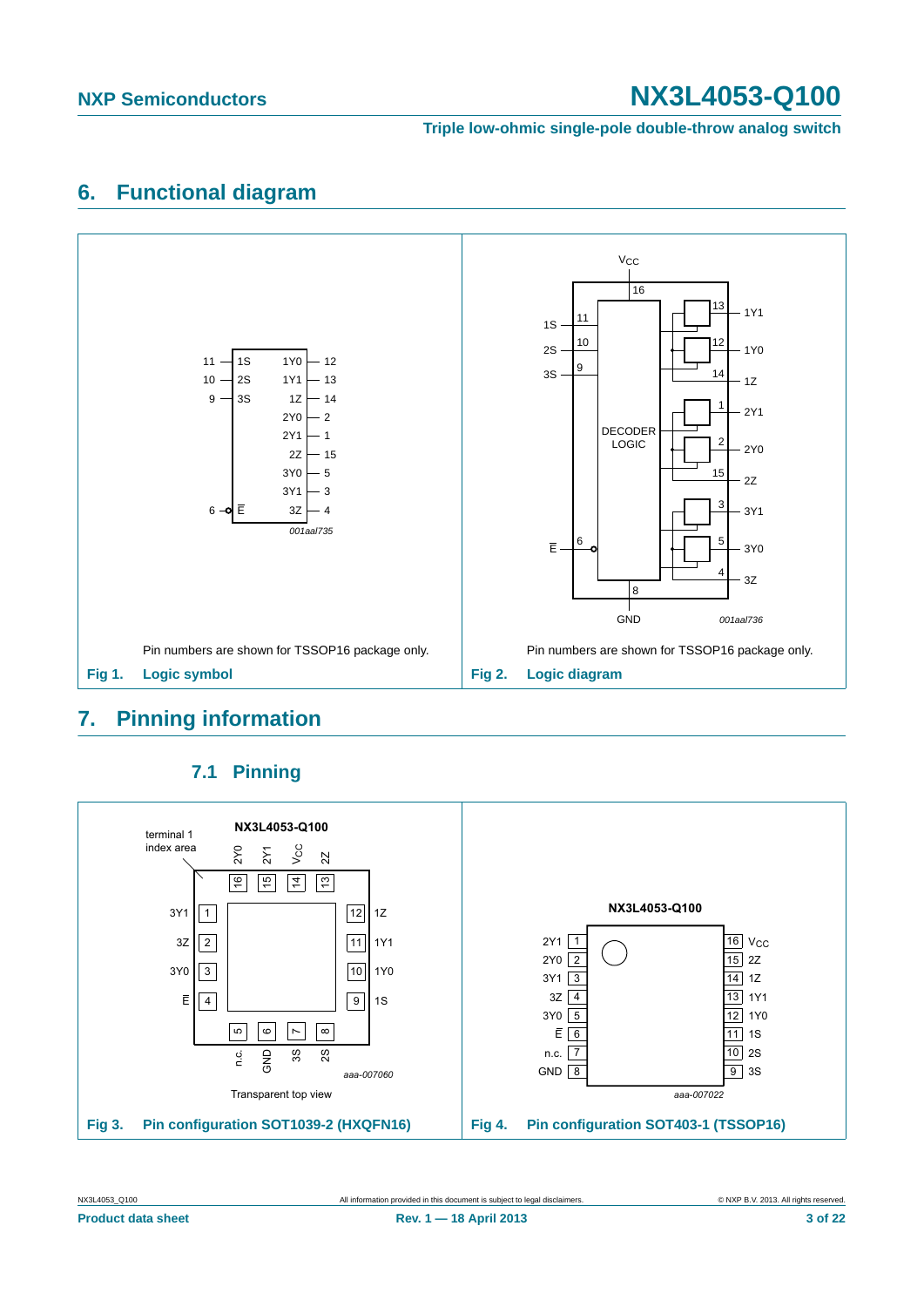#### **Triple low-ohmic single-pole double-throw analog switch**

## **7.2 Pin description**

<span id="page-3-0"></span>

| Table 3.<br><b>Pin description</b> |                  |                 |                             |
|------------------------------------|------------------|-----------------|-----------------------------|
| Symbol                             | <b>Pin</b>       |                 | <b>Description</b>          |
|                                    | <b>SOT1039-2</b> | <b>SOT403-1</b> |                             |
| $\overline{E}$                     | 4                | 6               | enable input (active LOW)   |
| n.c.                               | 5                | 7               | not connected               |
| <b>GND</b>                         | 6                | 8               | ground $(0 V)$              |
| 1S, 2S, 3S                         | 9, 8, 7          | 11, 10, 9       | select input                |
| 1Y0, 2Y0, 3Y0                      | 10, 16, 3        | 12, 2, 5        | independent input or output |
| 1Y1, 2Y1, 3Y1                      | 11, 15, 1        | 13, 1, 3        | independent input or output |
| 1Z, 2Z, 3Z                         | 12, 13, 2        | 14, 15, 4       | independent output or input |
| $V_{\rm CC}$                       | 14               | 16              | supply voltage              |

## <span id="page-3-1"></span>**8. Functional description**

#### **Table 4. Function table**

| <b>Inputs</b> | <b>Channel on</b> |              |
|---------------|-------------------|--------------|
| E             | nS                |              |
|               |                   | nY0 to nZ    |
|               | н                 | nY1 to nZ    |
| H             |                   | switches off |

[1]  $H = HIGH$  voltage level;  $L = LOW$  voltage level;  $X = don't$  care.

### <span id="page-3-2"></span>**9. Limiting values**

#### **Table 5. Limiting values**

*In accordance with the Absolute Maximum Rating System (IEC 60134). Voltages are referenced to GND (ground = 0 V).*

| Symbol            | <b>Parameter</b>        | <b>Conditions</b>                                                                                                | Min                   | <b>Max</b>       | Unit |
|-------------------|-------------------------|------------------------------------------------------------------------------------------------------------------|-----------------------|------------------|------|
| $V_{CC}$          | supply voltage          |                                                                                                                  | $-0.5$                | $+4.6$           | V    |
| V <sub>1</sub>    | input voltage           | nS and E                                                                                                         | $\boxed{1}$<br>$-0.5$ | $+4.6$           | V    |
| V <sub>SW</sub>   | switch voltage          |                                                                                                                  | $\boxed{2}$<br>$-0.5$ | $V_{CC}$ + 0.5 V |      |
| $I_{\mathsf{IK}}$ | input clamping current  | $V_1 < -0.5 V$                                                                                                   | $-50$                 | $\blacksquare$   | mA   |
| $I_{SK}$          | switch clamping current | $V_1 < -0.5$ V or $V_1 > V_{CC} + 0.5$ V                                                                         |                       | ±50              | mA   |
| $I_{SW}$          | switch current          | $V_{SW}$ > -0.5 V or $V_{SW}$ < $V_{CC}$ + 0.5 V;<br>source or sink current                                      | ٠                     | ±350             | mA   |
|                   |                         | $V_{SW}$ > -0.5 V or $V_{SW}$ < $V_{CC}$ + 0.5 V;<br>pulsed at 1 ms duration, < 10 % duty cycle;<br>peak current |                       | ±500             | mA   |
| $T_{\text{stg}}$  | storage temperature     |                                                                                                                  | $-65$                 | $+150$           | °C   |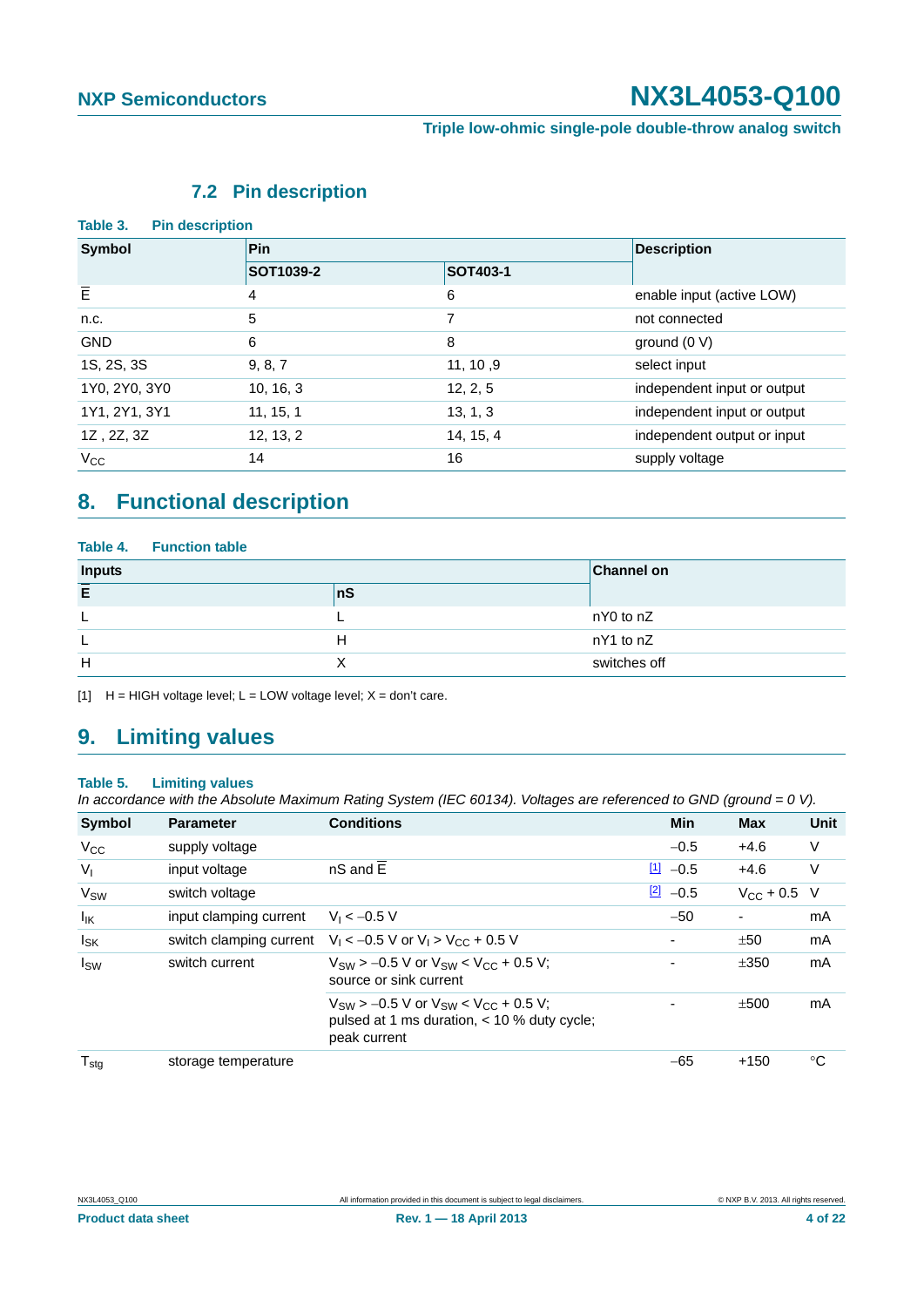#### **Triple low-ohmic single-pole double-throw analog switch**

#### **Table 5. Limiting values** *…continued*

*In accordance with the Absolute Maximum Rating System (IEC 60134). Voltages are referenced to GND (ground = 0 V).*

| Symbol                                      | <b>Parameter</b> | <b>Conditions</b>             | Min                                 | Max | Unit |
|---------------------------------------------|------------------|-------------------------------|-------------------------------------|-----|------|
| $P_{\text{tot}}$<br>total power dissipation |                  | $T_{amb}$ = -40 °C to +125 °C |                                     |     |      |
|                                             |                  | HXQFN16                       | $\begin{bmatrix} 3 \end{bmatrix}$ . | 250 | mW   |
|                                             |                  | TSSOP16                       | $[4]$<br>$\overline{\phantom{a}}$   | 500 | mW   |

<span id="page-4-0"></span>[1] The minimum input voltage rating may be exceeded if the input current rating is observed.

<span id="page-4-1"></span>[2] The minimum and maximum switch voltage ratings may be exceeded if the switch clamping current rating is observed but may not exceed 4.6 V.

<span id="page-4-2"></span>[3] For HXQFN16 package: above 135 °C the value of  $P_{tot}$  derates linearly with 16.9 mW/K.

<span id="page-4-3"></span>[4] For TSSOP16 package: above 60 °C the value of  $P_{tot}$  derates linearly with 5.5 mW/K.

### <span id="page-4-5"></span>**10. Recommended operating conditions**

#### **Table 6. Recommended operating conditions**

|                             | Symbol Parameter                    | <b>Conditions</b>                   | Min   | Max          | Unit |
|-----------------------------|-------------------------------------|-------------------------------------|-------|--------------|------|
| $V_{\rm CC}$                | supply voltage                      |                                     | 1.4   | 4.3          | V    |
| $V_{1}$                     | input voltage                       | nS and E                            | 0     | 4.3          | V    |
| $V_{SW}$                    | switch voltage                      |                                     | 110   | $V_{\rm CC}$ | v    |
| $\mathsf{T}_{\mathsf{amb}}$ | ambient temperature                 |                                     | $-40$ | $+125$       | °C   |
| $\Delta t/\Delta V$         | input transition rise and fall rate | nS and E; $V_{CC} = 1.4 V$ to 4.3 V |       | 200          | ns/V |

<span id="page-4-4"></span>[1] To avoid sinking GND current from terminal nZ when switch current flows in terminal nYn, the voltage drop across the bidirectional switch must not exceed 0.4 V. If the switch current flows into terminal nZ, no GND current flows from terminal nYn. In this case, there is no limit for the voltage drop across the switch.

## <span id="page-4-6"></span>**11. Static characteristics**

#### **Table 7. Static characteristics**

*At recommended operating conditions; voltages are referenced to GND (ground 0 V).*

| Symbol                    | Parameter                  | <b>Conditions</b>                                                                   |                          | $T_{amb}$ = 25 °C        |                          |                          | $T_{amb}$ = -40 °C to +125 °C |                          |        |
|---------------------------|----------------------------|-------------------------------------------------------------------------------------|--------------------------|--------------------------|--------------------------|--------------------------|-------------------------------|--------------------------|--------|
|                           |                            |                                                                                     | <b>Min</b>               | <b>Typ</b>               | <b>Max</b>               | <b>Min</b>               | <b>Max</b><br>(85 °C)         | <b>Max</b><br>(125 °C)   |        |
| V <sub>IH</sub>           | <b>HIGH-level</b>          | $V_{CC}$ = 1.4 V to 1.6 V                                                           | 0.9                      | $\overline{\phantom{a}}$ | $\overline{\phantom{a}}$ | 0.9                      |                               |                          | $\vee$ |
|                           | input voltage              | $V_{\text{CC}}$ = 1.65 V to 1.95 V                                                  | 0.9                      | ٠                        | $\overline{\phantom{0}}$ | 0.9                      |                               | $\overline{\phantom{0}}$ | V      |
|                           |                            | $V_{\text{CC}} = 2.3 \text{ V}$ to 2.7 V                                            | 1.1                      |                          |                          | 1.1                      |                               |                          | V      |
|                           |                            | $V_{CC}$ = 2.7 V to 3.6 V                                                           | 1.3                      | $\overline{\phantom{a}}$ |                          | 1.3                      |                               | ٠                        | V      |
|                           |                            | $V_{\text{CC}} = 3.6 \text{ V}$ to 4.3 V                                            | 1.4                      | ٠                        |                          | 1.4                      |                               | $\overline{\phantom{0}}$ | $\vee$ |
| $V_{IL}$                  | LOW-level<br>input voltage | $V_{CC}$ = 1.4 V to 1.6 V                                                           | $\overline{\phantom{a}}$ | $\overline{\phantom{a}}$ | 0.3                      | $\overline{\phantom{a}}$ | 0.3                           | 0.3                      | $\vee$ |
|                           |                            | $V_{\text{CC}}$ = 1.65 V to 1.95 V                                                  | ۰                        | $\overline{\phantom{a}}$ | 0.4                      |                          | 0.4                           | 0.3                      | $\vee$ |
|                           |                            | $V_{CC}$ = 2.3 V to 2.7 V                                                           | ٠                        | $\overline{\phantom{a}}$ | 0.4                      |                          | 0.4                           | 0.4                      | V      |
|                           |                            | $V_{CC}$ = 2.7 V to 3.6 V                                                           |                          | $\overline{\phantom{a}}$ | 0.5                      | ۰                        | 0.5                           | 0.5                      | V      |
|                           |                            | $V_{\text{CC}} = 3.6 \text{ V}$ to 4.3 V                                            | ۰                        | $\overline{\phantom{a}}$ | 0.6                      |                          | 0.6                           | 0.6                      | $\vee$ |
| $\mathbf{I}_{\mathbf{I}}$ | input leakage<br>current   | $nS$ and $E$ ;<br>$V_1$ = GND to 4.3 V;<br>$V_{\text{CC}} = 1.4 \text{ V}$ to 4.3 V |                          | ٠                        |                          | Ξ.                       | ±0.5                          | ±1                       | μA     |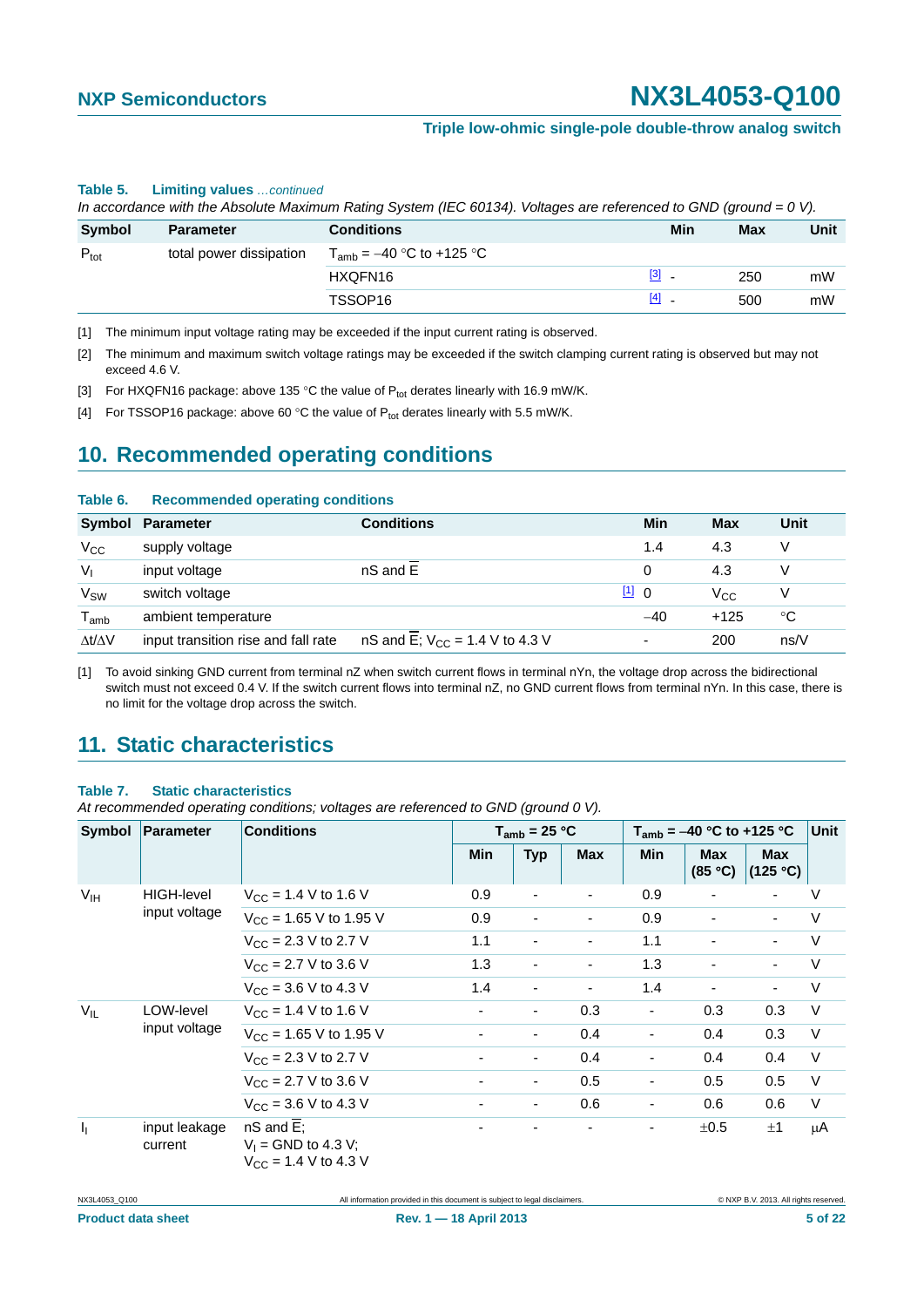#### **Triple low-ohmic single-pole double-throw analog switch**

### **Table 7. Static characteristics** *…continued*

*At recommended operating conditions; voltages are referenced to GND (ground 0 V).*

| Symbol          | Parameter                      | <b>Conditions</b>                                      |                          | $T_{amb}$ = 25 °C        |            |                          | $T_{amb}$ = -40 °C to +125 °C |                        |    |
|-----------------|--------------------------------|--------------------------------------------------------|--------------------------|--------------------------|------------|--------------------------|-------------------------------|------------------------|----|
|                 |                                |                                                        | Min                      | <b>Typ</b>               | <b>Max</b> | Min                      | <b>Max</b><br>(85 °C)         | <b>Max</b><br>(125 °C) |    |
| $I_{S(OFF)}$    | OFF-state<br>leakage           | nY0 and nY1 port;<br>see Figure 5                      |                          |                          |            |                          |                               |                        |    |
|                 | current                        | $V_{CC}$ = 1.4 V to 3.6 V                              | $\blacksquare$           | $\overline{\phantom{a}}$ | ±5         | $\blacksquare$           | ±50                           | ±500                   | nA |
|                 |                                | $V_{CC}$ = 3.6 V to 4.3 V                              | $\blacksquare$           | ÷,                       | ±10        | ٠                        | ±50                           | ±500                   | nA |
| $I_{S(ON)}$     | ON-state<br>leakage<br>current | nZ port;<br>$V_{CC}$ = 1.4 V to 3.6 V;<br>see Figure 6 |                          |                          |            |                          |                               |                        |    |
|                 |                                | $V_{CC}$ = 1.4 V to 3.6 V                              | $\overline{\phantom{a}}$ | ٠                        | ±5         | $\overline{\phantom{m}}$ | ±50                           | ±500                   | nA |
|                 |                                | $V_{CC}$ = 3.6 V to 4.3 V                              | $\overline{\phantom{a}}$ | $\overline{\phantom{a}}$ | ±10        | $\overline{\phantom{a}}$ | ±50                           | ±500                   | nA |
| $I_{\rm CC}$    | supply current                 | $V_1 = V_{CC}$ or GND;<br>$V_{SW}$ = GND or $V_{CC}$   |                          |                          |            |                          |                               |                        |    |
|                 |                                | $V_{CC}$ = 3.6 V                                       | $\overline{\phantom{a}}$ | $\overline{\phantom{a}}$ | 100        | $\blacksquare$           | 500                           | 5000                   | nA |
|                 |                                | $V_{\text{CC}} = 4.3 V$                                | ٠                        | ä,                       | 150        | $\overline{\phantom{a}}$ | 800                           | 6000                   | nA |
| $\Delta I_{CC}$ | additional                     | $V_{SW}$ = GND or $V_{CC}$                             |                          |                          |            |                          |                               |                        |    |
|                 | supply current                 | $V_1 = 2.6 V$ ; $V_{CC} = 4.3 V$                       | $\overline{\phantom{a}}$ | 2.0                      | 4.0        |                          | $\overline{7}$                | $\overline{7}$         | μA |
|                 |                                | $V_1 = 2.6 V$ ; $V_{CC} = 3.6 V$                       | $\blacksquare$           | 0.35                     | 0.7        |                          | $\mathbf{1}$                  | 1                      | μA |
|                 |                                | $V_1 = 1.8 V$ ; $V_{CC} = 4.3 V$                       | $\overline{\phantom{a}}$ | 7.0                      | 10.0       |                          | 15                            | 15                     | μA |
|                 |                                | $V_1 = 1.8$ V; $V_{CC} = 3.6$ V                        | $\blacksquare$           | 2.5                      | 4.0        | ÷.                       | 5                             | $\overline{5}$         | μA |
|                 |                                | $V_1 = 1.8 V$ ; $V_{CC} = 2.5 V$                       | $\overline{\phantom{a}}$ | 50                       | 200        | ÷.                       | 300                           | 500                    | nA |
| C <sub>1</sub>  | input<br>capacitance           | $nS$ and $E$                                           | $\blacksquare$           | 1.0                      | ÷,         |                          |                               | ٠                      | pF |
| $C_{S(OFF)}$    | OFF-state<br>capacitance       |                                                        | $\blacksquare$           | 35                       |            |                          |                               | $\blacksquare$         | pF |
| $C_{S(ON)}$     | ON-state<br>capacitance        |                                                        | ä,                       | 130                      |            |                          |                               |                        | pF |

### **11.1 Test circuits**

<span id="page-5-1"></span>

<span id="page-5-0"></span>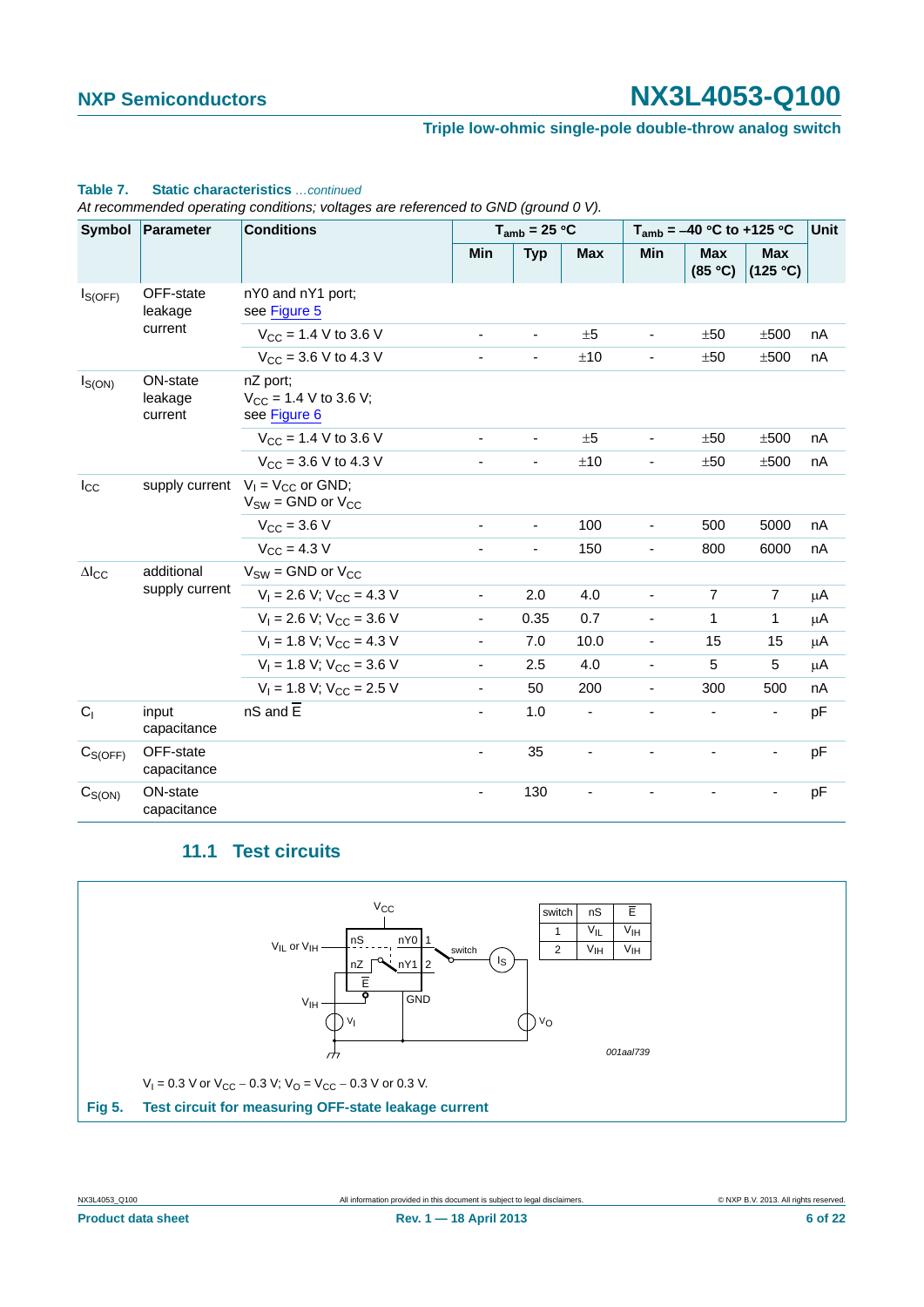#### **Triple low-ohmic single-pole double-throw analog switch**



### **11.2 ON resistance**

#### <span id="page-6-5"></span><span id="page-6-0"></span>**Table 8. ON resistanc[e\[1\]](#page-6-1)**

*At recommended operating conditions; voltages are referenced to GND (ground = 0 V); for graphs see [Figure 8](#page-7-0) to [Figure 14.](#page-9-0)*

| <b>Symbol</b>   | <b>Parameter</b>                                 | <b>Conditions</b>                                            |                          | $T_{amb}$ = -40 °C to +85 °C |            | $T_{amb}$ = -40 °C to +125 °C Unit |            |          |
|-----------------|--------------------------------------------------|--------------------------------------------------------------|--------------------------|------------------------------|------------|------------------------------------|------------|----------|
|                 |                                                  |                                                              | Min                      | Typ <sup>[2]</sup>           | <b>Max</b> | Min                                | <b>Max</b> |          |
| $R_{ON(peak)}$  | ON resistance<br>(peak)                          | $V_1$ = GND to $V_{CC}$ ;<br>$I_{SW}$ = 100 mA; see Figure 7 |                          |                              |            |                                    |            |          |
|                 |                                                  | $V_{CC}$ = 1.4 V                                             | -                        | 1.8                          | 3.8        | $\overline{\phantom{a}}$           | 4.2        | Ω        |
|                 |                                                  | $V_{CC} = 1.65 V$                                            | $\overline{\phantom{0}}$ | 1.0                          | 1.7        |                                    | 1.8        | Ω        |
|                 |                                                  | $V_{\rm CC}$ = 2.3 V                                         |                          | 0.6                          | 0.9        |                                    | 1.0        | $\Omega$ |
|                 |                                                  | $V_{\rm CC} = 2.7 V$                                         | ۰                        | 0.6                          | 0.80       | $\overline{\phantom{0}}$           | 1.0        | Ω        |
|                 |                                                  | $V_{\text{CC}} = 4.3 V$                                      | $\frac{1}{2}$            | 0.5                          | 0.80       | $\blacksquare$                     | 1.0        | Ω        |
| $\Delta R_{ON}$ | ON resistance<br>mismatch<br>between<br>channels | $V_1$ = GND to $V_{CC}$ ;<br>$I_{SW}$ = 100 mA               | $[3]$                    |                              |            |                                    |            |          |
|                 |                                                  | $V_{CC}$ = 1.4 V; $V_{SW}$ = 0.4 V                           | $\overline{\phantom{a}}$ | 0.23                         | 0.38       |                                    | 0.38       | Ω        |
|                 |                                                  | $V_{CC}$ = 1.65 V; $V_{SW}$ = 0.5 V                          | $\blacksquare$           | 0.23                         | 0.28       | $\overline{\phantom{a}}$           | 0.38       | Ω        |
|                 |                                                  | $V_{CC}$ = 2.3 V; $V_{SW}$ = 0.7 V                           | $\blacksquare$           | 0.12                         | 0.15       | $\overline{\phantom{0}}$           | 0.18       | $\Omega$ |
|                 |                                                  | $V_{CC}$ = 2.7 V; $V_{SW}$ = 0.8 V                           | $\overline{\phantom{0}}$ | 0.12                         | 0.15       | -                                  | 0.18       | Ω        |
|                 |                                                  | $V_{CC}$ = 4.3 V; $V_{SW}$ = 0.8 V                           | $\overline{\phantom{a}}$ | 0.12                         | 0.15       |                                    | 0.18       | Ω        |
| $R_{ON(flat)}$  | ON resistance<br>(flatness)                      | $V_1$ = GND to $V_{CC}$ ;<br>$I_{SW}$ = 100 mA               | $[4]$                    |                              |            |                                    |            |          |
|                 |                                                  | $V_{CC}$ = 1.4 V                                             |                          | 1.0                          | 3.3        |                                    | 3.6        | Ω        |
|                 |                                                  | $V_{CC}$ = 1.65 V                                            | -                        | 0.5                          | 1.2        |                                    | 1.3        | Ω        |
|                 |                                                  | $V_{CC}$ = 2.3 V                                             | $\overline{\phantom{0}}$ | 0.15                         | 0.3        | $\overline{\phantom{a}}$           | 0.35       | $\Omega$ |
|                 |                                                  | $V_{\rm CC} = 2.7 V$                                         | $\frac{1}{2}$            | 0.13                         | 0.3        | $\overline{\phantom{0}}$           | 0.35       | $\Omega$ |
|                 |                                                  | $V_{\text{CC}} = 4.3 V$                                      | -                        | 0.2                          | 0.4        | $\overline{\phantom{0}}$           | 0.45       | $\Omega$ |

<span id="page-6-1"></span>[1] For NX3L4053PW-Q100 (TSSOP16 package), all ON resistance values are up to 0.05  $\Omega$  higher.

<span id="page-6-2"></span>[2] Typical values are measured at  $T_{amb} = 25 \degree C$ .

<span id="page-6-3"></span>[3] Measured at identical  $V_{CC}$ , temperature and input voltage.

<span id="page-6-4"></span>[4] Flatness is defined as the difference between the maximum and minimum value of ON resistance measured at identical V<sub>CC</sub> and temperature.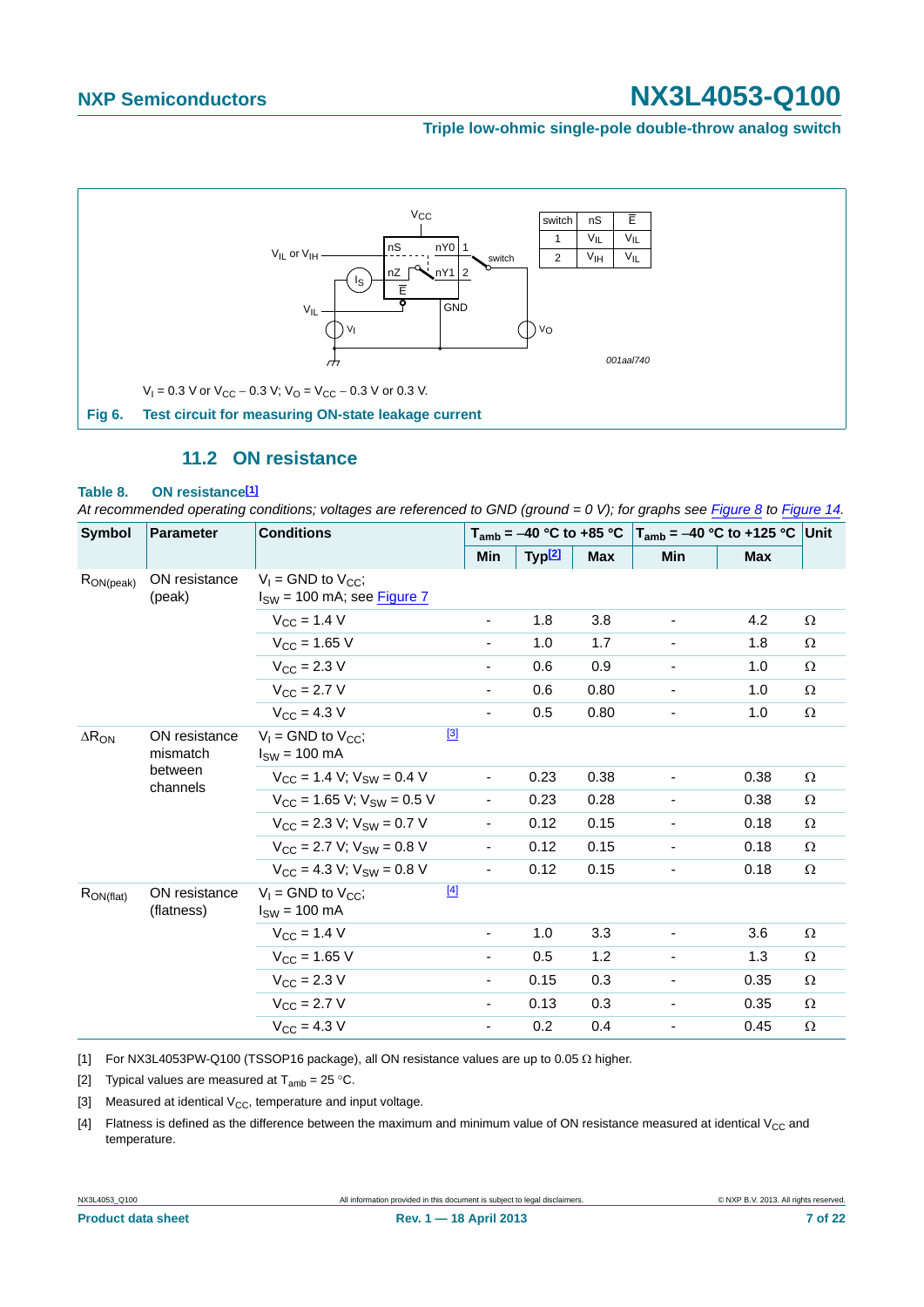<span id="page-7-0"></span>**Triple low-ohmic single-pole double-throw analog switch**

<span id="page-7-2"></span><span id="page-7-1"></span>

### **11.3 ON resistance test circuit and graphs**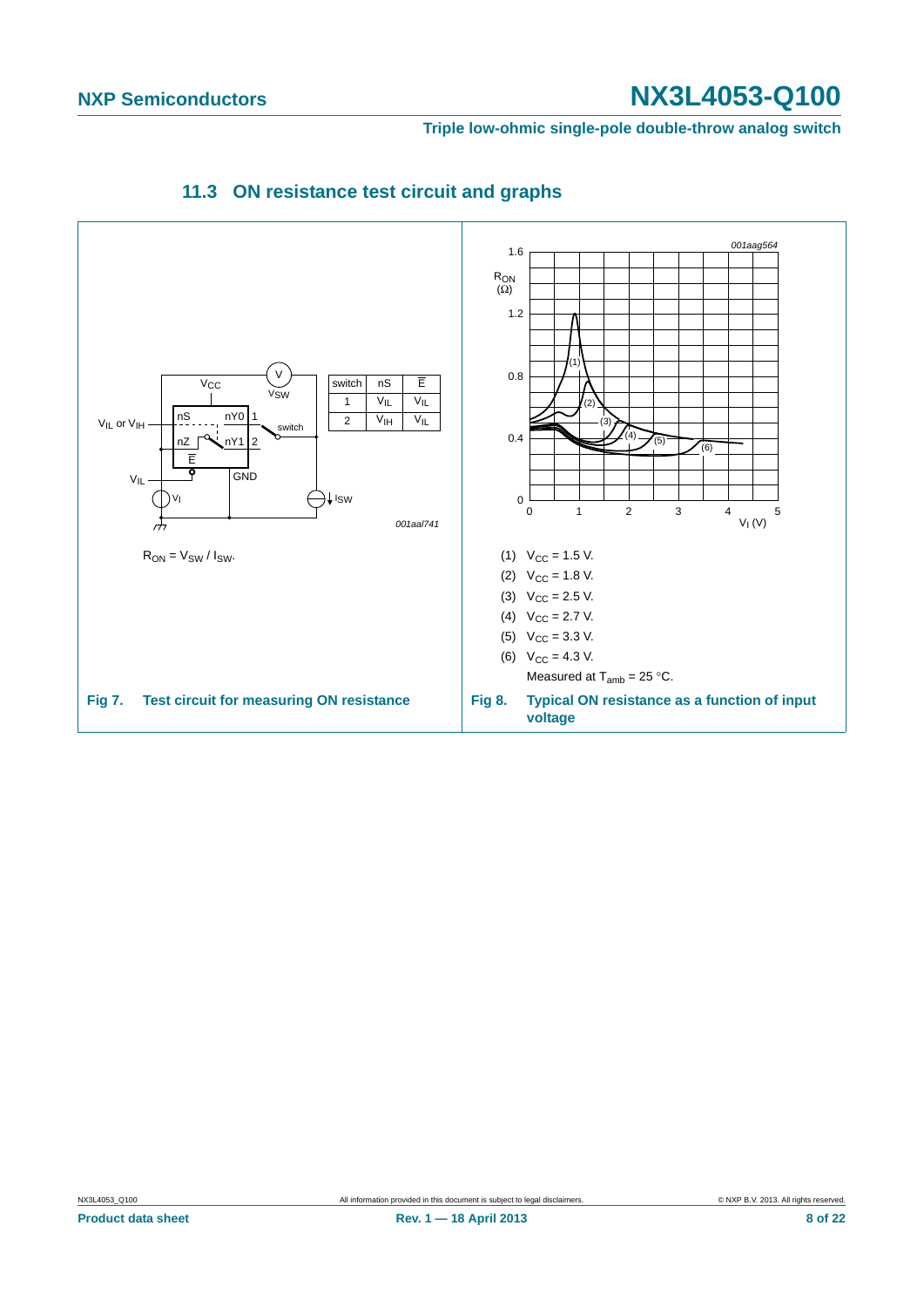#### **Triple low-ohmic single-pole double-throw analog switch**

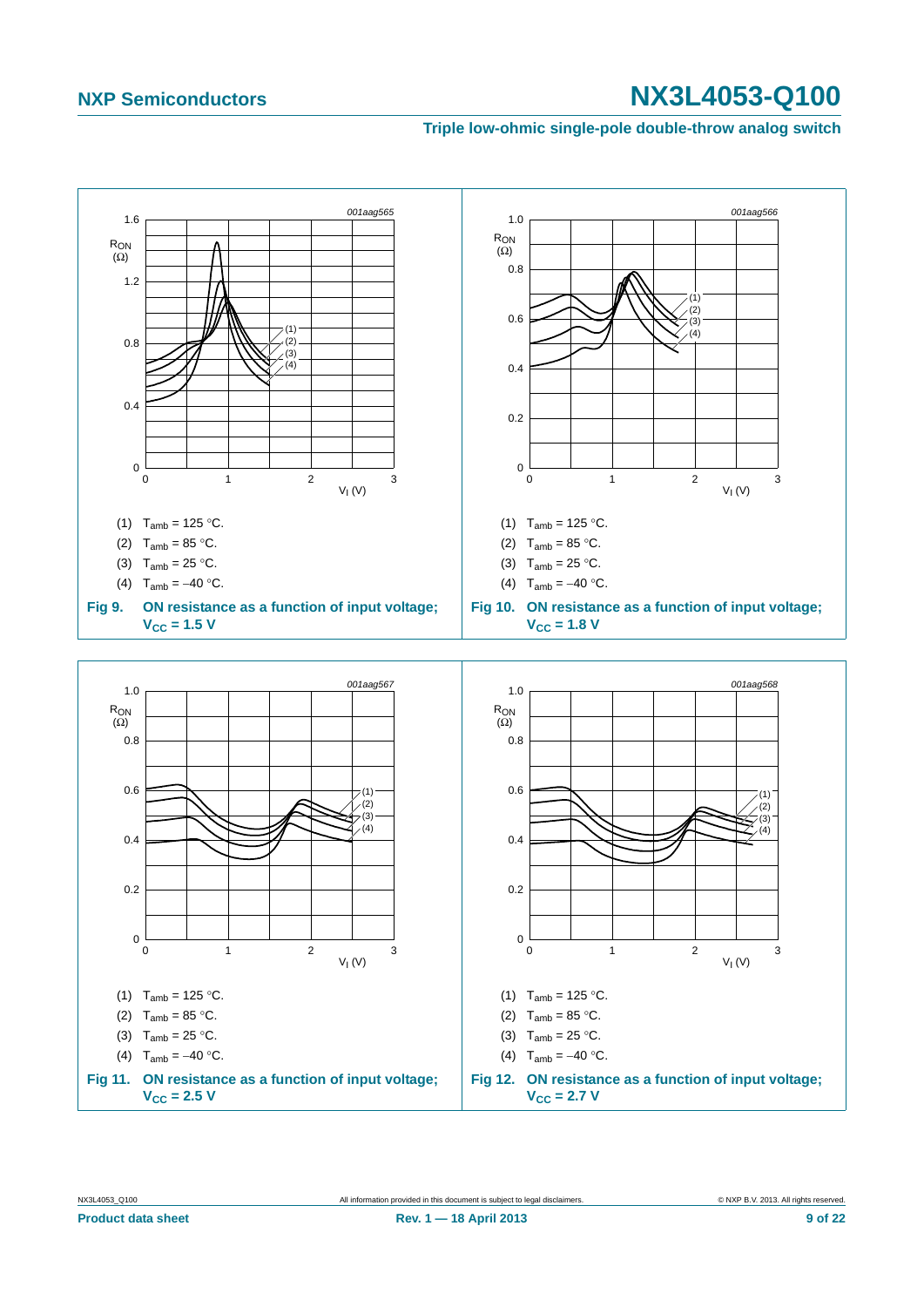#### **Triple low-ohmic single-pole double-throw analog switch**



### <span id="page-9-1"></span><span id="page-9-0"></span>**12. Dynamic characteristics**

#### **Table 9. Dynamic characteristics**

At recommended operating conditions; voltages are referenced to GND (ground = 0 V); for load circuit see [Figure 17.](#page-11-0)

| Symbol    | Parameter    | <b>Conditions</b>                        |                          | $T_{amb}$ = 25 °C  |            |                          | $T_{amb}$ = -40 °C to +125 °C |                        |    |  |
|-----------|--------------|------------------------------------------|--------------------------|--------------------|------------|--------------------------|-------------------------------|------------------------|----|--|
|           |              |                                          | Min                      | Typ <sup>[1]</sup> | <b>Max</b> | Min                      | <b>Max</b><br>(85 °C)         | <b>Max</b><br>(125 °C) |    |  |
| $t_{en}$  | enable time  | $E$ , nS to nZ or nYn;<br>see Figure 15  |                          |                    |            |                          |                               |                        |    |  |
|           |              | $V_{CC}$ = 1.4 V to 1.6 V                | $\overline{\phantom{a}}$ | 49                 | 90         | ٠                        | 120                           | 120                    | ns |  |
|           |              | $V_{CC}$ = 1.65 V to 1.95 V              | $\overline{\phantom{a}}$ | 35                 | 70         | $\overline{\phantom{a}}$ | 80                            | 90                     | ns |  |
|           |              | $V_{\text{CC}} = 2.3 \text{ V}$ to 2.7 V | $\overline{\phantom{a}}$ | 23                 | 45         | ٠                        | 50                            | 55                     | ns |  |
|           |              | $V_{CC}$ = 2.7 V to 3.6 V                | ۰                        | 21                 | 40         | ٠                        | 45                            | 50                     | ns |  |
|           |              | $V_{CC}$ = 3.6 V to 4.3 V                | $\overline{\phantom{a}}$ | 21                 | 40         |                          | 45                            | 50                     | ns |  |
| $t_{dis}$ | disable time | E, nS to nZ or nYn;<br>see Figure 15     |                          |                    |            |                          |                               |                        |    |  |
|           |              | $V_{CC}$ = 1.4 V to 1.6 V                | $\overline{\phantom{a}}$ | 32                 | 70         | ٠                        | 80                            | 90                     | ns |  |
|           |              | $V_{\text{CC}}$ = 1.65 V to 1.95 V       | $\overline{\phantom{a}}$ | 17                 | 55         | $\overline{\phantom{a}}$ | 60                            | 65                     | ns |  |
|           |              | $V_{CC}$ = 2.3 V to 2.7 V                | ۰                        | 11                 | 25         | ٠                        | 30                            | 35                     | ns |  |
|           |              | $V_{\text{CC}} = 2.7 \text{ V}$ to 3.6 V | ۰                        | 8                  | 20         | ٠                        | 25                            | 30                     | ns |  |
|           |              | $V_{\text{CC}} = 3.6 \text{ V}$ to 4.3 V | ۰                        | 8                  | 20         | ٠                        | 25                            | 30                     | ns |  |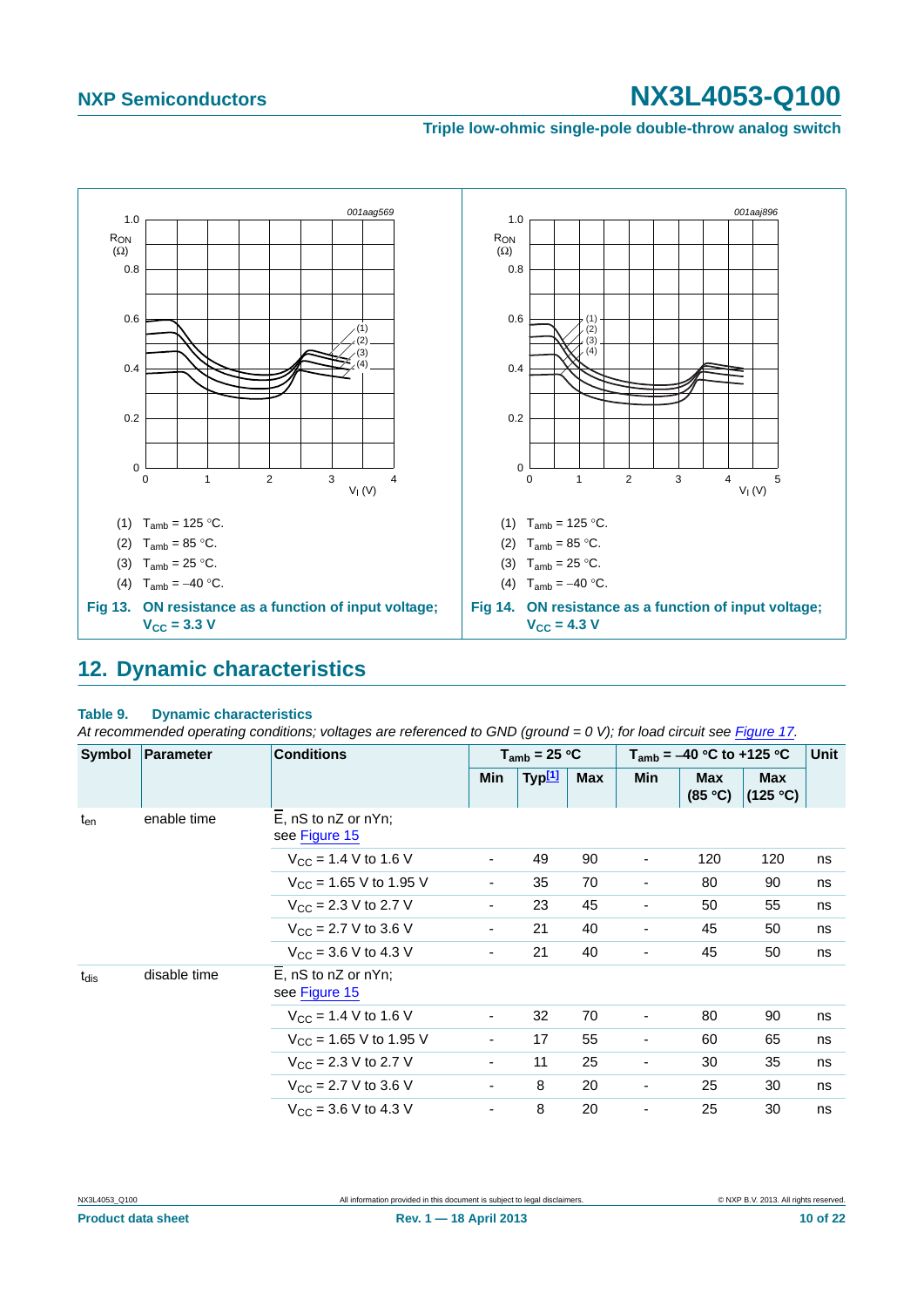#### **Triple low-ohmic single-pole double-throw analog switch**

|           | Symbol Parameter                        | <b>Conditions</b>                        | $T_{amb}$ = 25 °C |                |                    | $T_{amb}$ = -40 °C to +125 °C |            |            | Unit                               |    |
|-----------|-----------------------------------------|------------------------------------------|-------------------|----------------|--------------------|-------------------------------|------------|------------|------------------------------------|----|
|           |                                         |                                          |                   | Min            | Typ <sup>[1]</sup> | <b>Max</b>                    | <b>Min</b> | <b>Max</b> | <b>Max</b><br>$(85 °C)$ $(125 °C)$ |    |
| $t_{b-m}$ | break-before-make see Figure 16<br>time |                                          | $\boxed{2}$       |                |                    |                               |            |            |                                    |    |
|           |                                         | $V_{\text{CC}}$ = 1.4 V to 1.6 V         |                   |                | 19                 | $\overline{\phantom{a}}$      | 9          | ٠          | $\overline{\phantom{a}}$           | ns |
|           |                                         | $V_{CC}$ = 1.65 V to 1.95 V              |                   |                | 17                 | $\overline{\phantom{a}}$      |            | ٠          | ٠                                  | ns |
|           |                                         | $V_{\rm CC}$ = 2.3 V to 2.7 V            |                   |                | 13                 | $\overline{\phantom{a}}$      | 4          | ٠          | ٠                                  | ns |
|           |                                         | $V_{CC}$ = 2.7 V to 3.6 V                |                   | ۰.             | 10                 | $\overline{\phantom{a}}$      | 3          | ٠          | $\overline{\phantom{a}}$           | ns |
|           |                                         | $V_{\text{CC}} = 3.6 \text{ V}$ to 4.3 V |                   | $\blacksquare$ | 9                  | $\overline{\phantom{a}}$      | 2          | ٠          | ٠                                  | ns |

#### **Table 9. Dynamic characteristics** *…continued*

*At recommended operating conditions; voltages are referenced to GND (ground = 0 V); for load circuit see Figure 17.*

<span id="page-10-0"></span>[1] Typical values are measured at  $T_{amb} = 25 \degree C$  and  $V_{CC} = 1.5$  V, 1.8 V, 2.5 V, 3.3 V and 4.3 V respectively.

<span id="page-10-4"></span><span id="page-10-2"></span>[2] Break-before-make guaranteed by design.

### **12.1 Waveform and test circuits**



#### <span id="page-10-3"></span><span id="page-10-1"></span>**Table 10. Measurement points**

| <b>Supply voltage</b> | Input       | <b>Output</b>      |
|-----------------------|-------------|--------------------|
| $V_{\rm CC}$          | $V_{M}$     | $V_{\mathsf{X}}$   |
| 1.4 V to 4.3 V        | $0.5V_{CC}$ | 0.9V <sub>OH</sub> |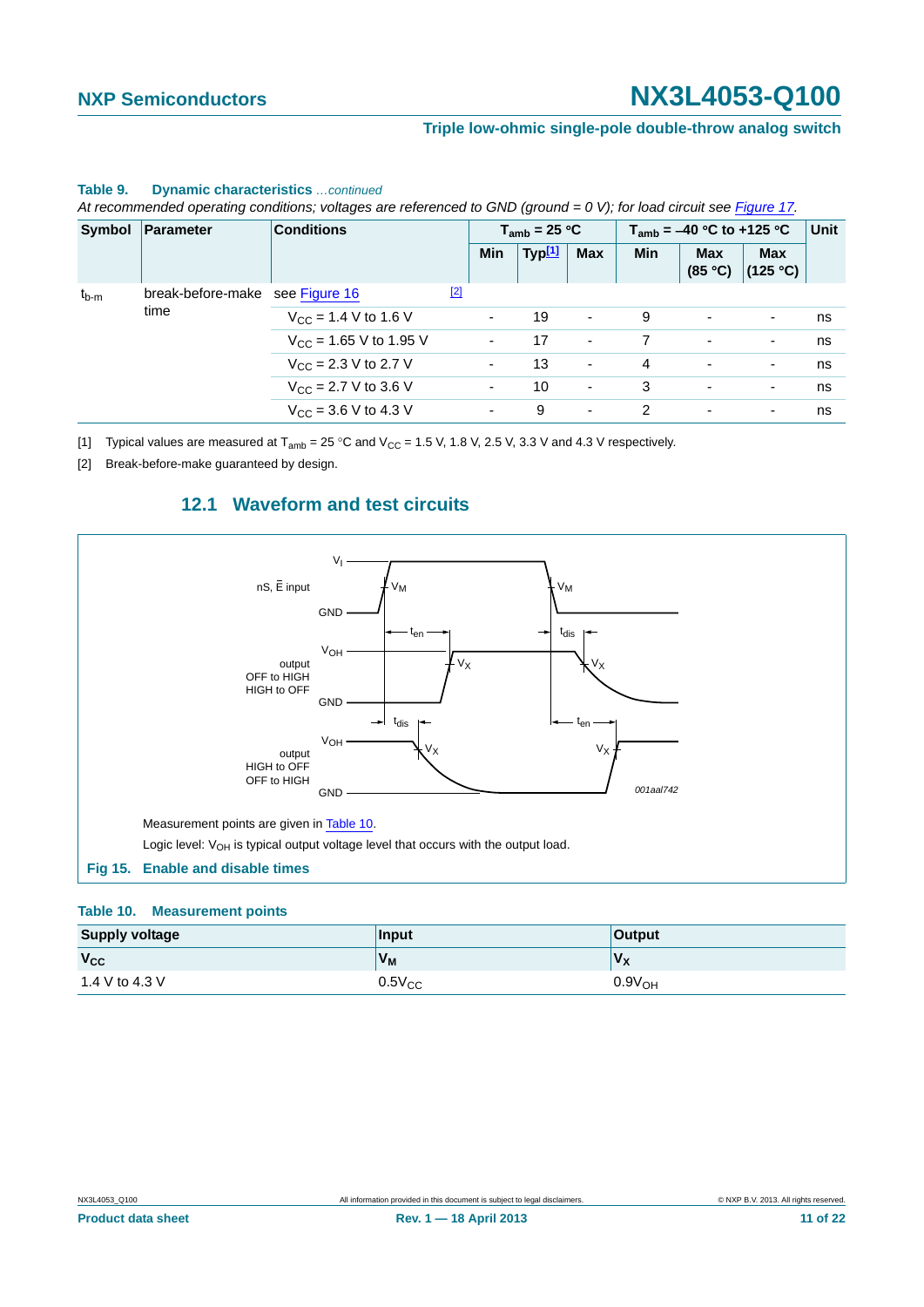#### **Triple low-ohmic single-pole double-throw analog switch**



<span id="page-11-1"></span>

<span id="page-11-0"></span>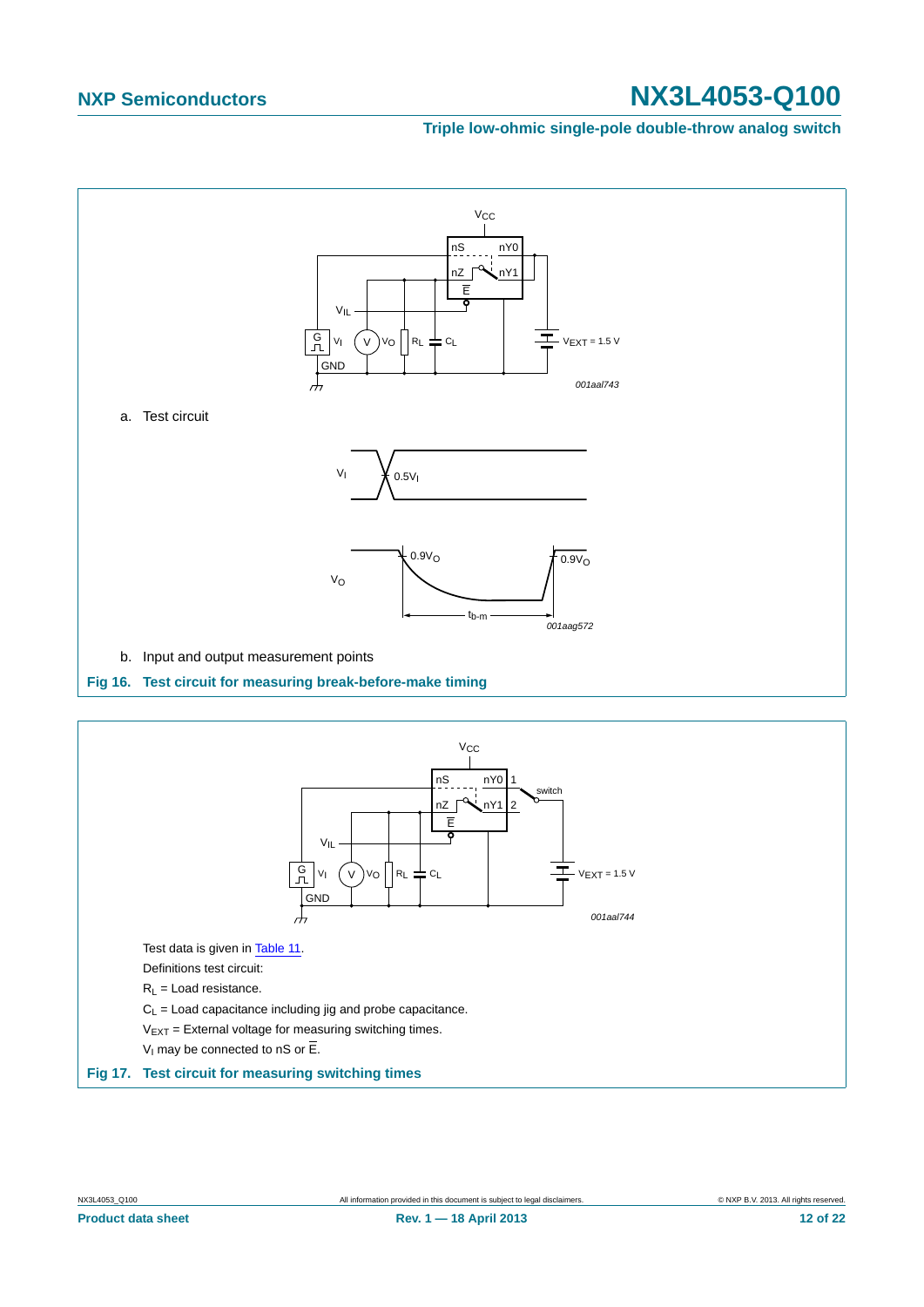#### **Triple low-ohmic single-pole double-throw analog switch**

#### <span id="page-12-0"></span>**Table 11. Test data**

| <b>Supply voltage</b> | Input       |                              | Load      |             |  |
|-----------------------|-------------|------------------------------|-----------|-------------|--|
| $V_{CC}$              | $\mathbf v$ | $\mathbf{t}_r, \mathbf{t}_r$ | <u>UL</u> | $R_L$       |  |
| 1.4 V to 4.3 V        | ∨сс         | $\leq$ 2.5 ns                | 35 pF     | $50 \Omega$ |  |

### **12.2 Additional dynamic characteristics**

#### <span id="page-12-2"></span>**Table 12. Additional dynamic characteristics**

At recommended operating conditions; voltages are referenced to GND (ground = 0 V);  $V_1$  = GND or  $V_{CC}$  (unless otherwise specified);  $t_r = t_f \leq 2.5$  ns;  $T_{amb} = 25$  °C.

| Symbol                  | <b>Parameter</b>              | <b>Conditions</b>                                                                                                         | Min                      | <b>Typ</b> | Max                      | Unit       |
|-------------------------|-------------------------------|---------------------------------------------------------------------------------------------------------------------------|--------------------------|------------|--------------------------|------------|
| <b>THD</b>              | total harmonic                | $f_i = 20$ Hz to 20 kHz; $R_i = 32 \Omega$ ; see Figure 18                                                                | $\boxed{1}$              |            |                          |            |
|                         | distortion                    | $V_{CC}$ = 1.4 V; V <sub>1</sub> = 1 V (p-p)                                                                              |                          | 0.15       | $\overline{\phantom{a}}$ | $\%$       |
|                         |                               | $V_{CC}$ = 1.65 V; V <sub>1</sub> = 1.2 V (p-p)                                                                           | $\overline{\phantom{m}}$ | 0.10       | $\blacksquare$           | %          |
|                         |                               | $V_{CC}$ = 2.3 V; V <sub>1</sub> = 1.5 V (p-p)                                                                            |                          | 0.02       | $\overline{\phantom{a}}$ | %          |
|                         |                               | $V_{CC}$ = 2.7 V; V <sub>1</sub> = 2 V (p-p)                                                                              |                          | 0.02       | $\overline{\phantom{a}}$ | $\%$       |
|                         |                               | $V_{CC} = 4.3 V: V_1 = 2 V (p-p)$                                                                                         |                          | 0.02       | $\overline{\phantom{a}}$ | $\%$       |
| $f_{(-3dB)}$            | $-3$ dB frequency<br>response | $R_L$ = 50 $\Omega$ ; see Figure 19                                                                                       | $\boxed{1}$              |            |                          |            |
|                         |                               | $V_{CC}$ = 1.4 V to 4.3 V                                                                                                 |                          | 60         | $\overline{\phantom{a}}$ | <b>MHz</b> |
| $\alpha$ <sub>iso</sub> | isolation (OFF-state)         | $f_i = 100$ kHz; R <sub>L</sub> = 50 $\Omega$ ; see Figure 20                                                             | $[1]$                    |            |                          |            |
|                         |                               | $V_{CC}$ = 1.4 V to 4.3 V                                                                                                 |                          | $-90$      | $\blacksquare$           | dB         |
| $V_{\rm ct}$            | crosstalk voltage             | between digital inputs and switch;<br>$f_i = 1$ MHz; C <sub>L</sub> = 50 pF; R <sub>L</sub> = 50 $\Omega$ ; see Figure 21 |                          |            |                          |            |
|                         |                               | $V_{CC}$ = 1.4 V to 3.6 V                                                                                                 |                          | 0.2        | $\overline{\phantom{a}}$ | $\vee$     |
|                         |                               | $V_{CC}$ = 3.6 V to 4.3 V                                                                                                 |                          | 0.3        | $\blacksquare$           | $\vee$     |
| <b>Xtalk</b>            | crosstalk                     | between switches:<br>$f_i$ = 100 kHz; R <sub>L</sub> = 50 $\Omega$ ; see Figure 22                                        | $\boxed{1}$              |            |                          |            |
|                         |                               | $V_{CC}$ = 1.4 V to 4.3 V                                                                                                 |                          | $-90$      | $\blacksquare$           | dB         |
| $Q_{\text{inj}}$        | charge injection              | $f_i = 1$ MHz; $C_L = 0.1$ nF; $R_L = 1$ M $\Omega$ ; $V_{gen} = 0$ V;<br>$R_{\text{qen}} = 0 \Omega$ ; see Figure 23     |                          |            |                          |            |
|                         |                               | $V_{CC}$ = 1.5 V                                                                                                          |                          | 3          | $\overline{\phantom{a}}$ | pC         |
|                         |                               | $V_{\text{CC}} = 1.8 \text{ V}$                                                                                           |                          | 4          | $\overline{\phantom{a}}$ | рC         |
|                         |                               | $V_{CC}$ = 2.5 V                                                                                                          | $\overline{\phantom{a}}$ | 6          | $\overline{\phantom{a}}$ | pC         |
|                         |                               | $V_{\text{CC}} = 3.3 \text{ V}$                                                                                           | $\overline{\phantom{a}}$ | 9          | $\overline{\phantom{a}}$ | pC         |
|                         |                               | $V_{\text{CC}} = 4.3 V$                                                                                                   | $\blacksquare$           | 15         | $\overline{\phantom{a}}$ | рC         |

<span id="page-12-1"></span>[1]  $f_i$  is biased at 0.5 $V_{CC}$ .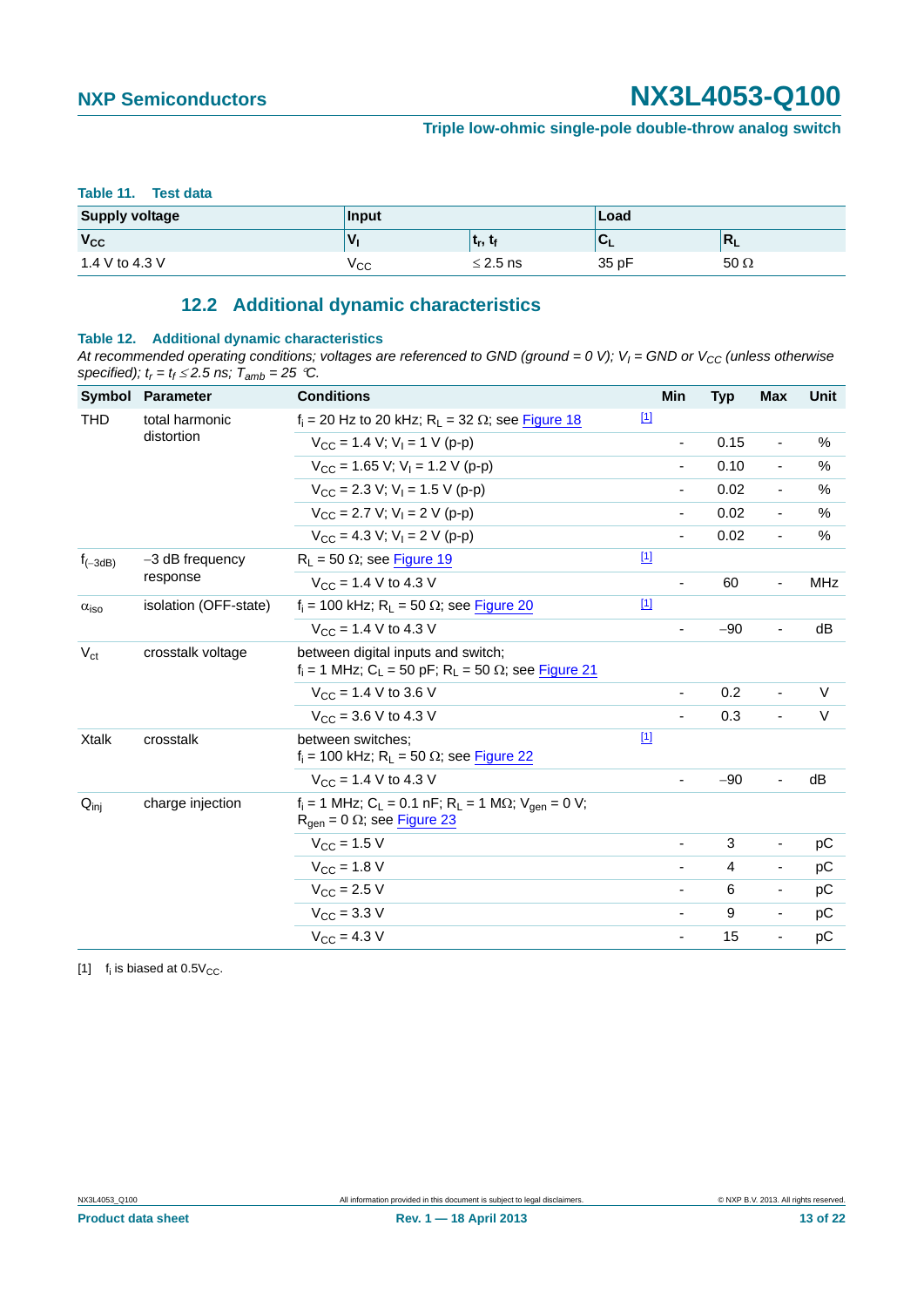### **Triple low-ohmic single-pole double-throw analog switch**

### **12.3 Test circuits**

<span id="page-13-3"></span>

<span id="page-13-0"></span>

<span id="page-13-2"></span><span id="page-13-1"></span>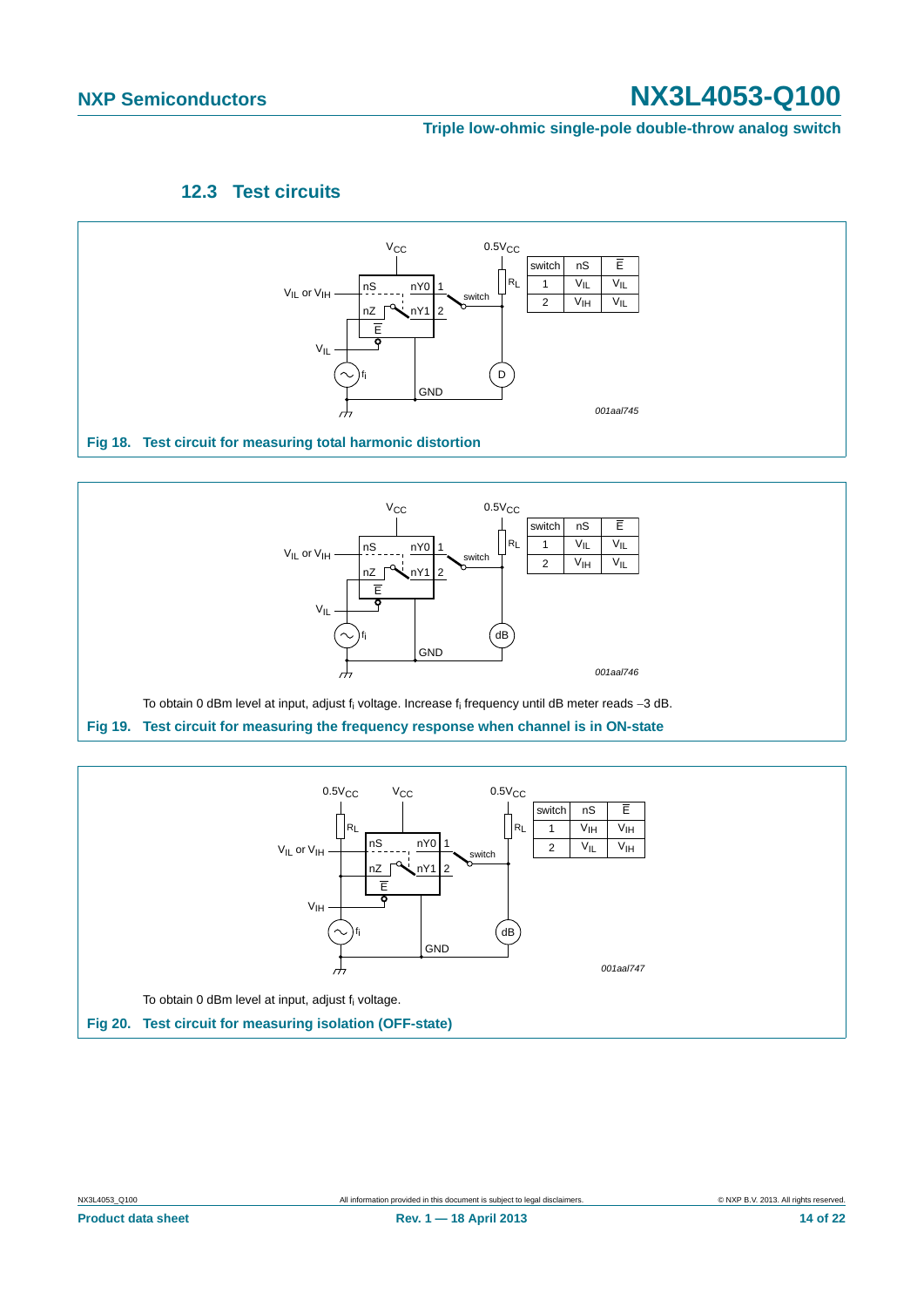#### **Triple low-ohmic single-pole double-throw analog switch**



<span id="page-14-1"></span><span id="page-14-0"></span>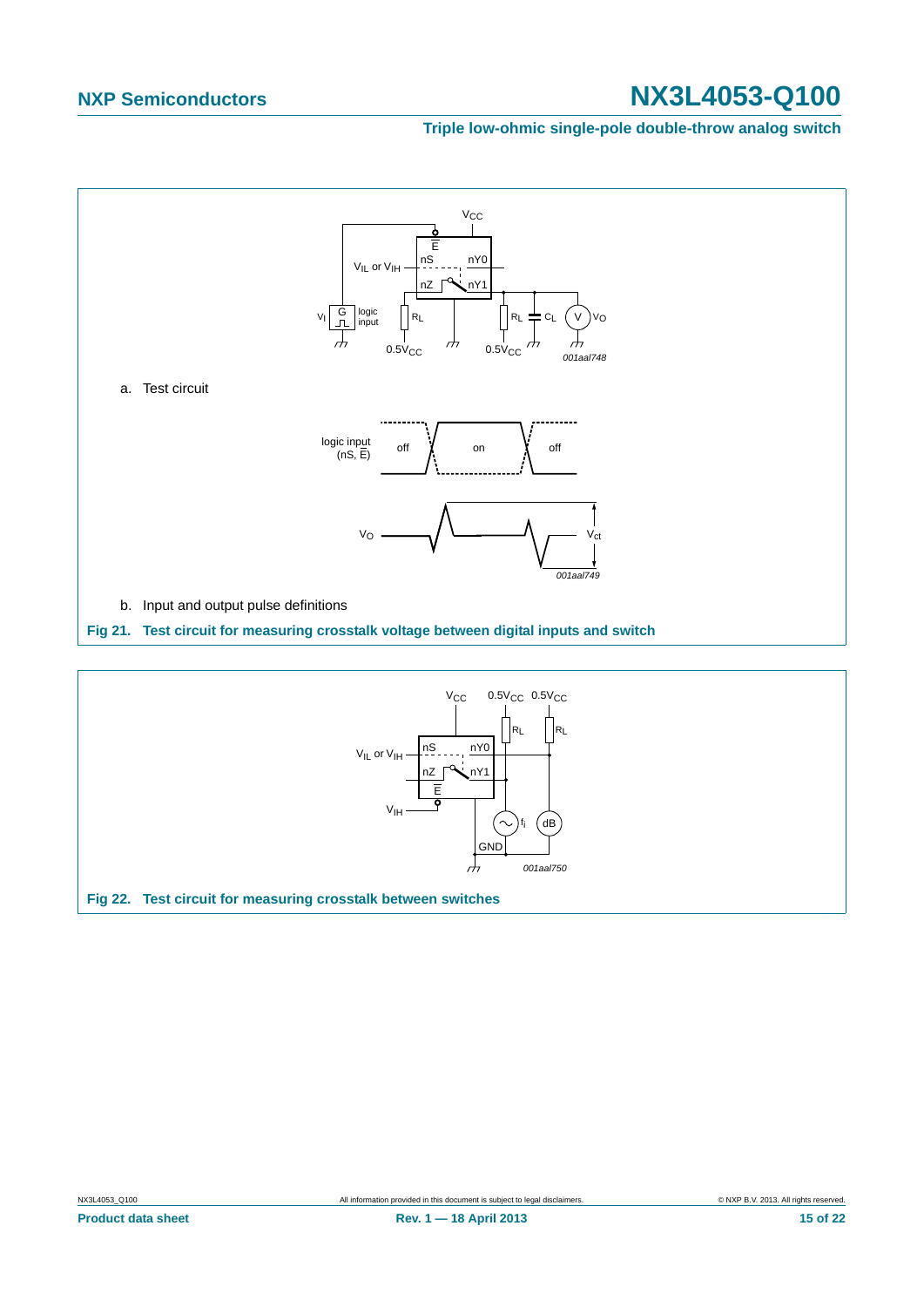#### **Triple low-ohmic single-pole double-throw analog switch**

<span id="page-15-0"></span>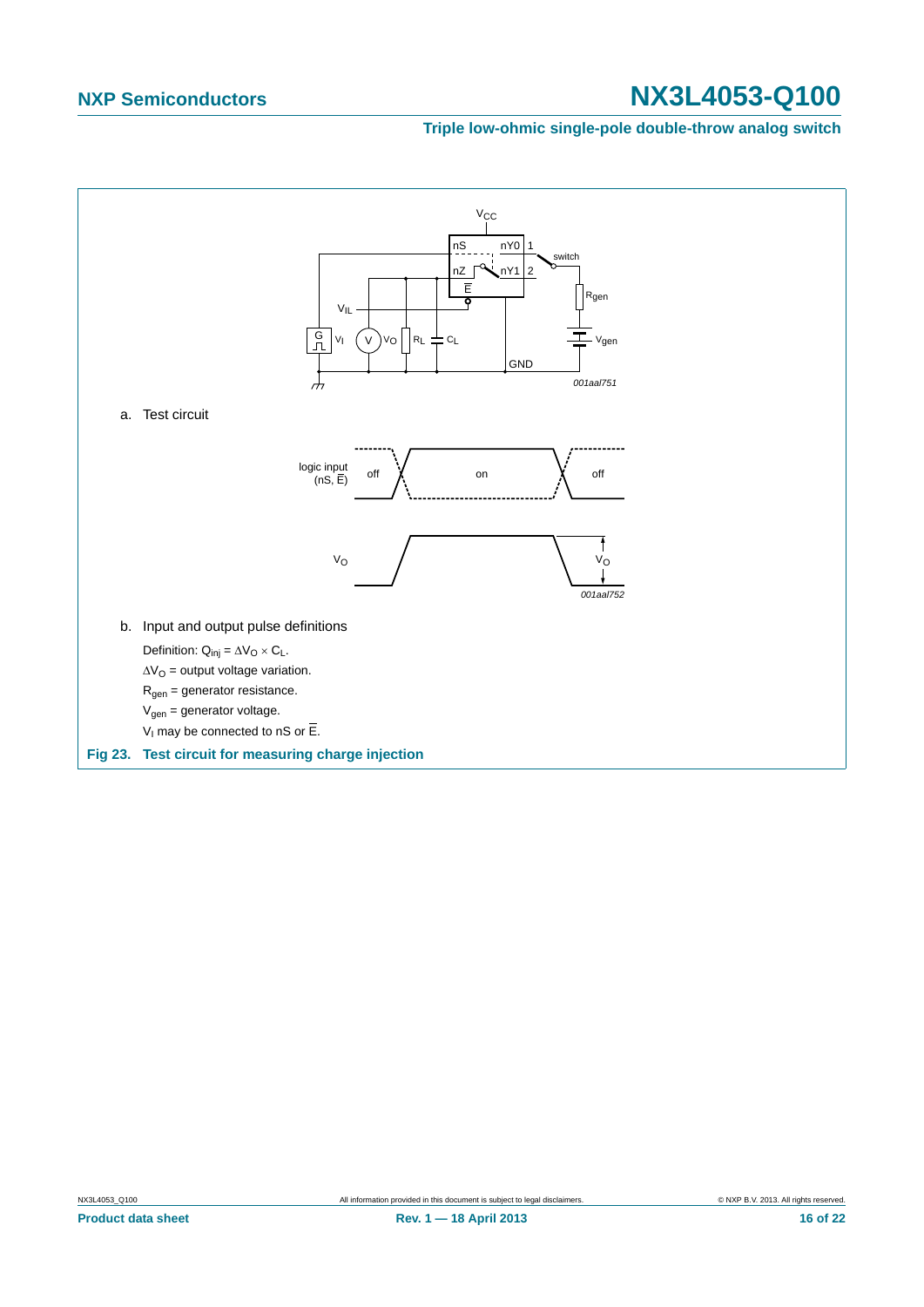**Triple low-ohmic single-pole double-throw analog switch**

# <span id="page-16-0"></span>**13. Package outline**



#### **Fig 24. Package outline SOT1039-2 (HXQFN16)**

NX3L4053\_Q100 All information provided in this document is subject to legal disclaimers. © NXP B.V. 2013. All rights reserved.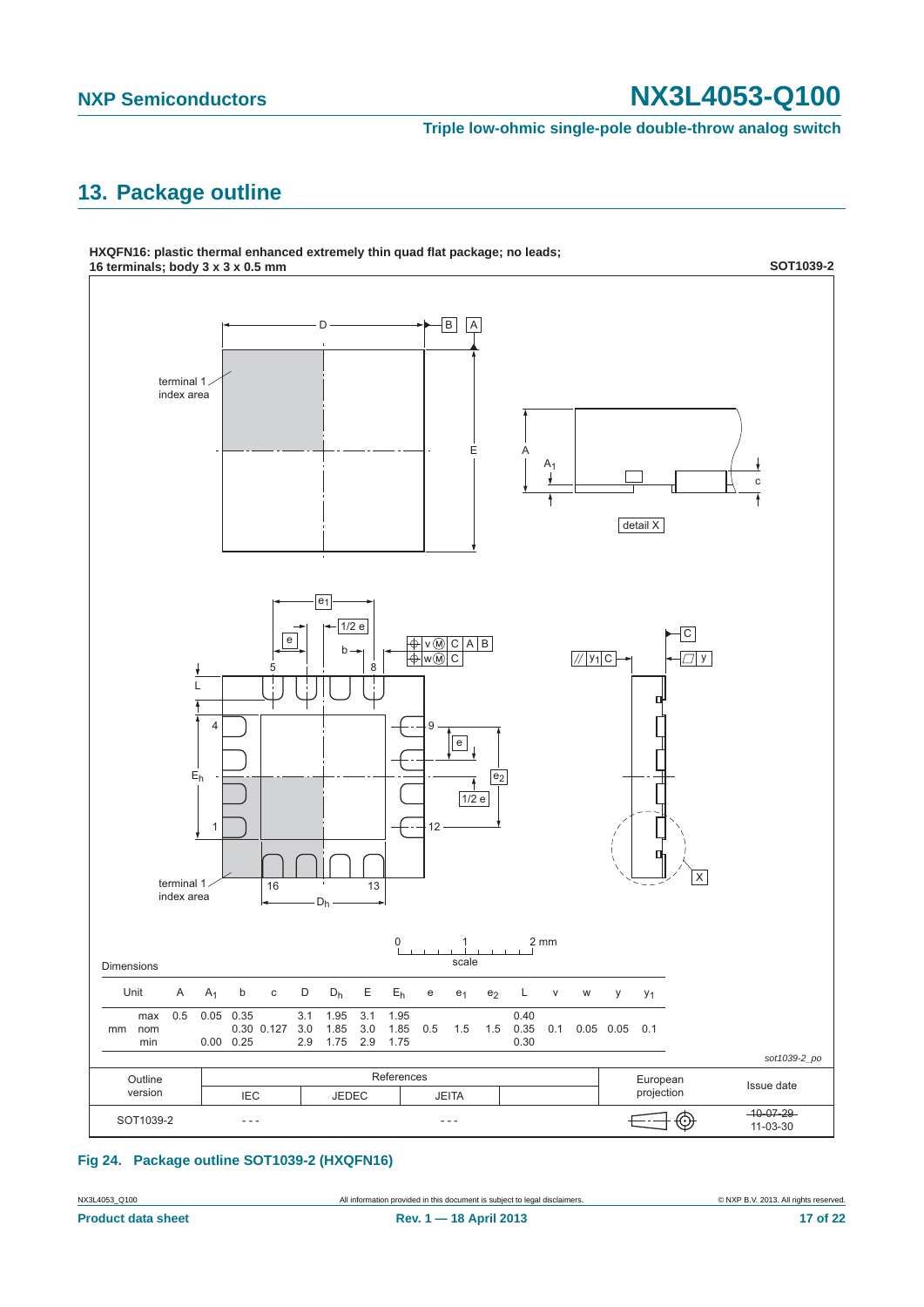**Triple low-ohmic single-pole double-throw analog switch**



#### **Fig 25. Package outline SOT403-1 (TSSOP16)**

NX3L4053\_Q100 **All information provided in this document is subject to legal disclaimers.** © NXP B.V. 2013. All rights reserved.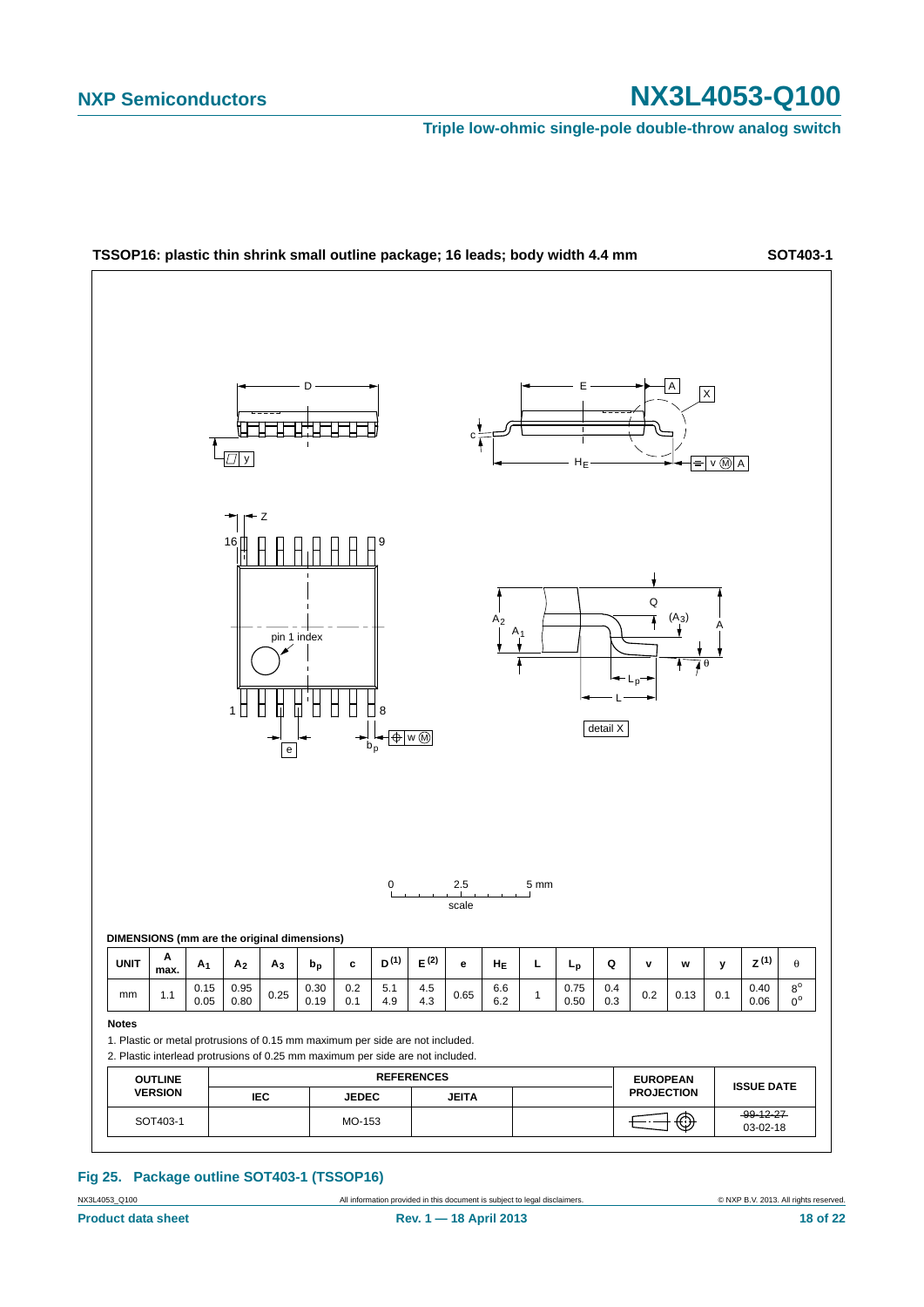**Triple low-ohmic single-pole double-throw analog switch**

# <span id="page-18-0"></span>**14. Abbreviations**

|             | <b>Table 13. Abbreviations</b>          |
|-------------|-----------------------------------------|
| Acronym     | <b>Description</b>                      |
| <b>CDM</b>  | <b>Charged Device Model</b>             |
| <b>CMOS</b> | Complementary Metal-Oxide Semiconductor |
| <b>ESD</b>  | ElectroStatic Discharge                 |
| <b>HBM</b>  | Human Body Model                        |
| <b>MIL</b>  | Military                                |
| МM          | Machine Model                           |
| <b>PDA</b>  | Personal Digital Assistant              |

# <span id="page-18-1"></span>**15. Revision history**

| <b>Table 14. Revision history</b> |              |                    |                          |                   |  |  |  |
|-----------------------------------|--------------|--------------------|--------------------------|-------------------|--|--|--|
| <b>Document ID</b>                | Release date | Data sheet status  | <b>Change notice</b>     | <b>Supersedes</b> |  |  |  |
| NX3L4053 Q100 v.1                 | 20130418     | Product data sheet | $\overline{\phantom{0}}$ |                   |  |  |  |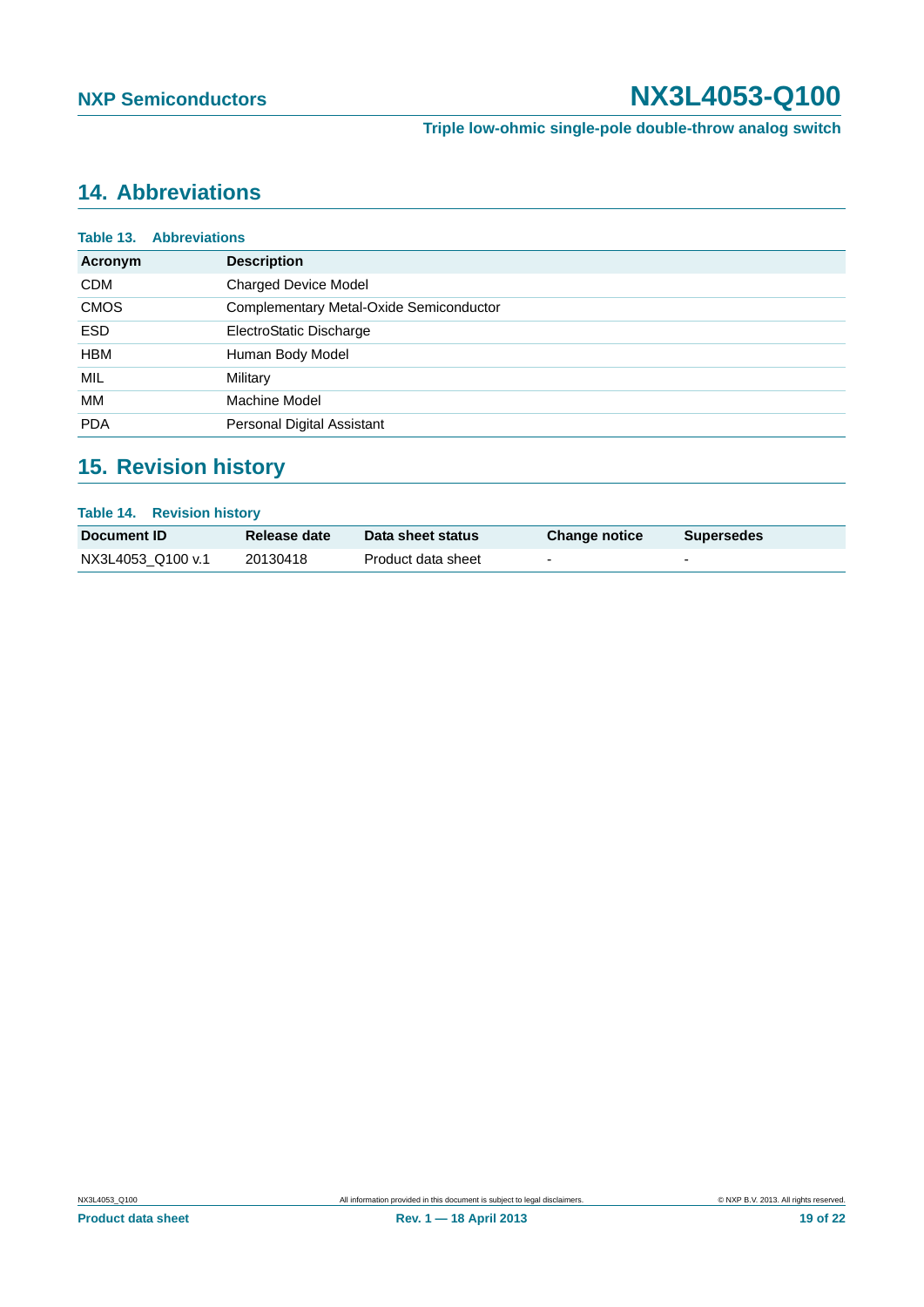**Triple low-ohmic single-pole double-throw analog switch**

# <span id="page-19-0"></span>**16. Legal information**

### <span id="page-19-1"></span>**16.1 Data sheet status**

| Document status[1][2]          | Product status <sup>[3]</sup> | <b>Definition</b>                                                                     |
|--------------------------------|-------------------------------|---------------------------------------------------------------------------------------|
| Objective [short] data sheet   | Development                   | This document contains data from the objective specification for product development. |
| Preliminary [short] data sheet | Qualification                 | This document contains data from the preliminary specification.                       |
| Product [short] data sheet     | Production                    | This document contains the product specification.                                     |

[1] Please consult the most recently issued document before initiating or completing a design.

[2] The term 'short data sheet' is explained in section "Definitions".

[3] The product status of device(s) described in this document may have changed since this document was published and may differ in case of multiple devices. The latest product status<br>information is available on the Intern

### <span id="page-19-2"></span>**16.2 Definitions**

**Draft —** The document is a draft version only. The content is still under internal review and subject to formal approval, which may result in modifications or additions. NXP Semiconductors does not give any representations or warranties as to the accuracy or completeness of information included herein and shall have no liability for the consequences of use of such information.

**Short data sheet —** A short data sheet is an extract from a full data sheet with the same product type number(s) and title. A short data sheet is intended for quick reference only and should not be relied upon to contain detailed and full information. For detailed and full information see the relevant full data sheet, which is available on request via the local NXP Semiconductors sales office. In case of any inconsistency or conflict with the short data sheet, the full data sheet shall prevail.

**Product specification —** The information and data provided in a Product data sheet shall define the specification of the product as agreed between NXP Semiconductors and its customer, unless NXP Semiconductors and customer have explicitly agreed otherwise in writing. In no event however, shall an agreement be valid in which the NXP Semiconductors product is deemed to offer functions and qualities beyond those described in the Product data sheet.

### <span id="page-19-3"></span>**16.3 Disclaimers**

**Limited warranty and liability —** Information in this document is believed to be accurate and reliable. However, NXP Semiconductors does not give any representations or warranties, expressed or implied, as to the accuracy or completeness of such information and shall have no liability for the consequences of use of such information. NXP Semiconductors takes no responsibility for the content in this document if provided by an information source outside of NXP Semiconductors.

In no event shall NXP Semiconductors be liable for any indirect, incidental, punitive, special or consequential damages (including - without limitation - lost profits, lost savings, business interruption, costs related to the removal or replacement of any products or rework charges) whether or not such damages are based on tort (including negligence), warranty, breach of contract or any other legal theory.

Notwithstanding any damages that customer might incur for any reason whatsoever, NXP Semiconductors' aggregate and cumulative liability towards customer for the products described herein shall be limited in accordance with the *Terms and conditions of commercial sale* of NXP Semiconductors.

**Right to make changes —** NXP Semiconductors reserves the right to make changes to information published in this document, including without limitation specifications and product descriptions, at any time and without notice. This document supersedes and replaces all information supplied prior to the publication hereof.

**Suitability for use in automotive applications —** This NXP

Semiconductors product has been qualified for use in automotive applications. Unless otherwise agreed in writing, the product is not designed, authorized or warranted to be suitable for use in life support, life-critical or safety-critical systems or equipment, nor in applications where failure or malfunction of an NXP Semiconductors product can reasonably be expected to result in personal injury, death or severe property or environmental damage. NXP Semiconductors and its suppliers accept no liability for inclusion and/or use of NXP Semiconductors products in such equipment or applications and therefore such inclusion and/or use is at the customer's own risk.

**Applications —** Applications that are described herein for any of these products are for illustrative purposes only. NXP Semiconductors makes no representation or warranty that such applications will be suitable for the specified use without further testing or modification.

Customers are responsible for the design and operation of their applications and products using NXP Semiconductors products, and NXP Semiconductors accepts no liability for any assistance with applications or customer product design. It is customer's sole responsibility to determine whether the NXP Semiconductors product is suitable and fit for the customer's applications and products planned, as well as for the planned application and use of customer's third party customer(s). Customers should provide appropriate design and operating safeguards to minimize the risks associated with their applications and products.

NXP Semiconductors does not accept any liability related to any default, damage, costs or problem which is based on any weakness or default in the customer's applications or products, or the application or use by customer's third party customer(s). Customer is responsible for doing all necessary testing for the customer's applications and products using NXP Semiconductors products in order to avoid a default of the applications and the products or of the application or use by customer's third party customer(s). NXP does not accept any liability in this respect.

**Limiting values —** Stress above one or more limiting values (as defined in the Absolute Maximum Ratings System of IEC 60134) will cause permanent damage to the device. Limiting values are stress ratings only and (proper) operation of the device at these or any other conditions above those given in the Recommended operating conditions section (if present) or the Characteristics sections of this document is not warranted. Constant or repeated exposure to limiting values will permanently and irreversibly affect the quality and reliability of the device.

**Terms and conditions of commercial sale —** NXP Semiconductors products are sold subject to the general terms and conditions of commercial sale, as published at<http://www.nxp.com/profile/terms>, unless otherwise agreed in a valid written individual agreement. In case an individual agreement is concluded only the terms and conditions of the respective agreement shall apply. NXP Semiconductors hereby expressly objects to applying the customer's general terms and conditions with regard to the purchase of NXP Semiconductors products by customer.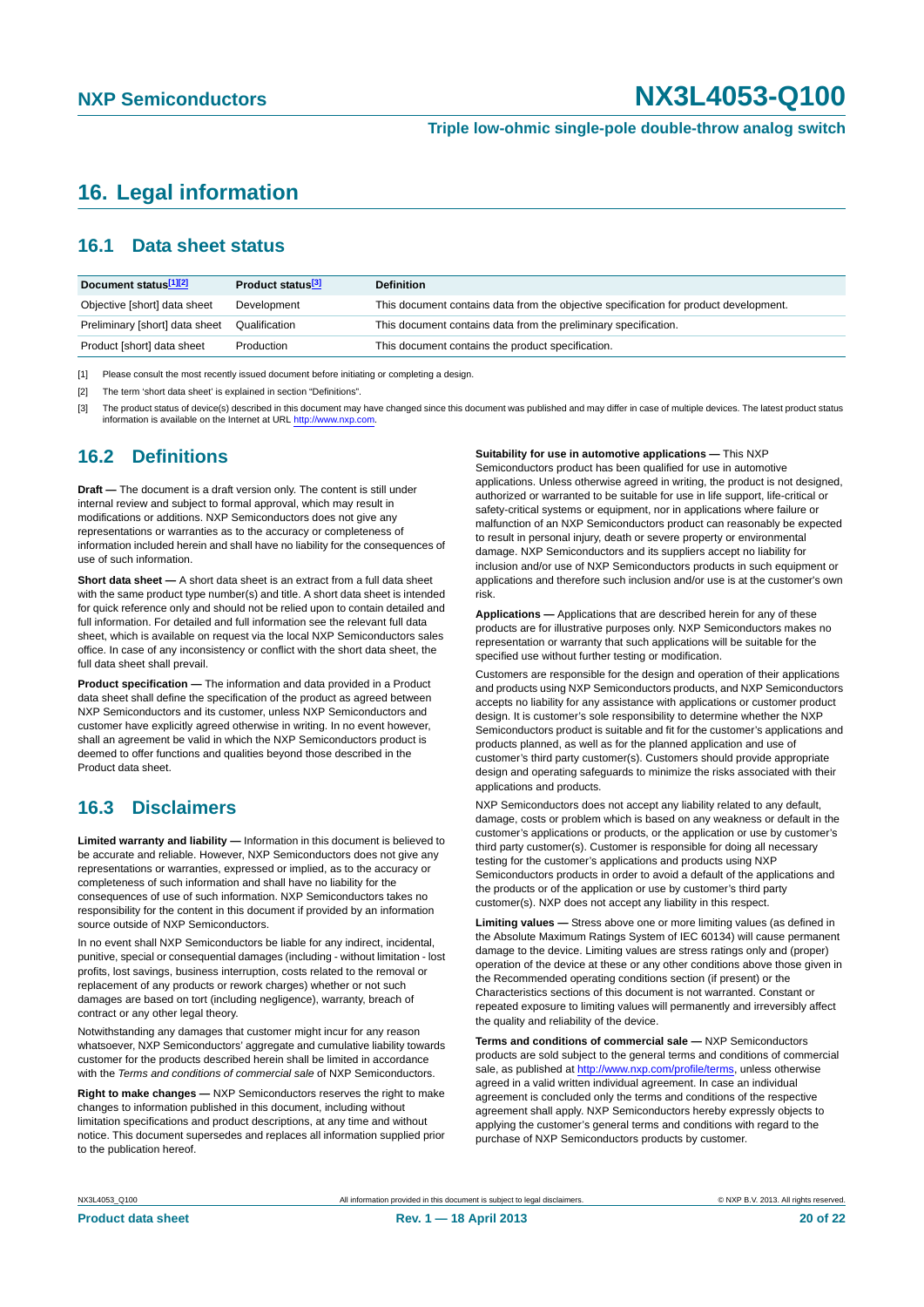#### **Triple low-ohmic single-pole double-throw analog switch**

**No offer to sell or license —** Nothing in this document may be interpreted or construed as an offer to sell products that is open for acceptance or the grant, conveyance or implication of any license under any copyrights, patents or other industrial or intellectual property rights.

**Export control —** This document as well as the item(s) described herein may be subject to export control regulations. Export might require a prior authorization from competent authorities.

**Translations —** A non-English (translated) version of a document is for reference only. The English version shall prevail in case of any discrepancy between the translated and English versions.

### <span id="page-20-0"></span>**16.4 Trademarks**

Notice: All referenced brands, product names, service names and trademarks are the property of their respective owners.

# <span id="page-20-1"></span>**17. Contact information**

For more information, please visit: **http://www.nxp.com**

For sales office addresses, please send an email to: **salesaddresses@nxp.com**